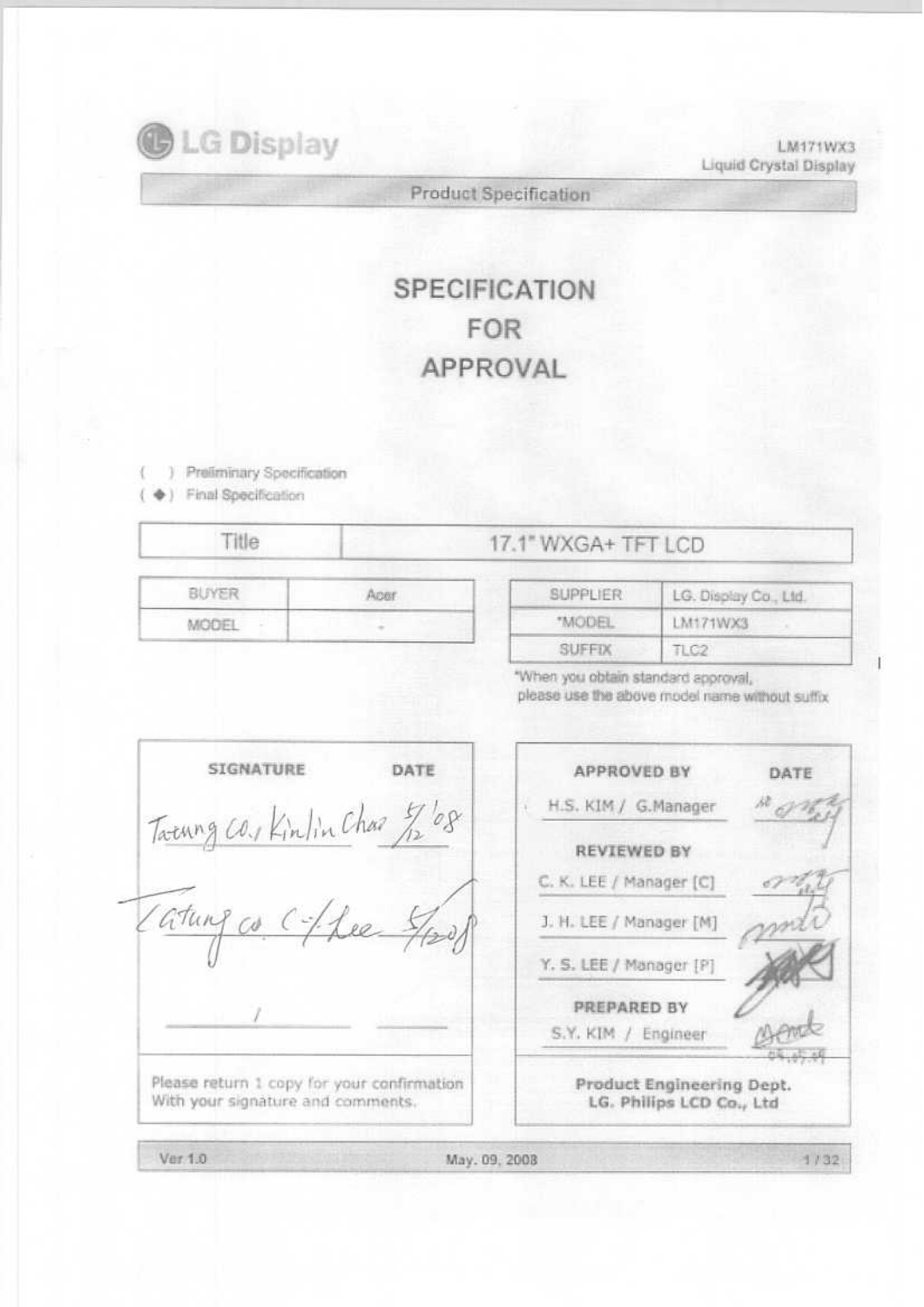

# **CONTENTS**

| NO.                      | <b>ITEM</b>                       |                |  |  |  |
|--------------------------|-----------------------------------|----------------|--|--|--|
| $\overline{\phantom{a}}$ | <b>COVER</b>                      | 1              |  |  |  |
| $\blacksquare$           | <b>CONTENTS</b>                   | 2              |  |  |  |
| $\blacksquare$           | <b>RECORD OF REVISIONS</b>        | 3              |  |  |  |
| $\mathbf{1}$             | <b>GENERAL DESCRIPTION</b>        | $\overline{4}$ |  |  |  |
| $\overline{2}$           | ABSOLUTE MAXIMUM RATINGS          | 5              |  |  |  |
| 3                        | ELECTRICAL SPECIFICATIONS         | 6              |  |  |  |
| $3 - 1$                  | ELECTRICAL CHARACTERISTICS        | 6              |  |  |  |
| $3 - 2$                  | <b>INTERFACE CONNECTIONS</b>      | 9              |  |  |  |
| $3 - 3$                  | SIGNAL TIMING SPECIFICATIONS      | 16             |  |  |  |
| $3 - 4$                  | SIGNAL TIMING WAVEFORMS           | 17             |  |  |  |
| $3 - 5$                  | <b>COLOR INPUT DATA REFERANCE</b> | 18             |  |  |  |
| $3-6$                    | POWER SEQUENCE                    | 19             |  |  |  |
| $3 - 7$                  | <b>VCC POWER DIP CONDITION</b>    | 20             |  |  |  |
| $\overline{4}$           | <b>OPTICAL SPECIFICATIONS</b>     | 21             |  |  |  |
| 5                        | MECHANICAL CHARACTERISTICS        | 25             |  |  |  |
| 6                        | <b>RELIABILITY</b>                | 28             |  |  |  |
| $\overline{7}$           | <b>INTERNATIONAL STANDARDS</b>    | 29             |  |  |  |
| $7 - 1$                  | <b>SAFETY</b>                     | 29             |  |  |  |
| $7-2$                    | <b>EMC</b>                        | 29             |  |  |  |
| 8                        | <b>PACKING</b>                    | 30             |  |  |  |
| $8 - 1$                  | <b>DESIGNATION OF LOT MARK</b>    | 30             |  |  |  |
| $8 - 2$                  | <b>PACKING FORM</b>               | 30             |  |  |  |
| 9                        | <b>PRECAUTIONS</b>                | 31             |  |  |  |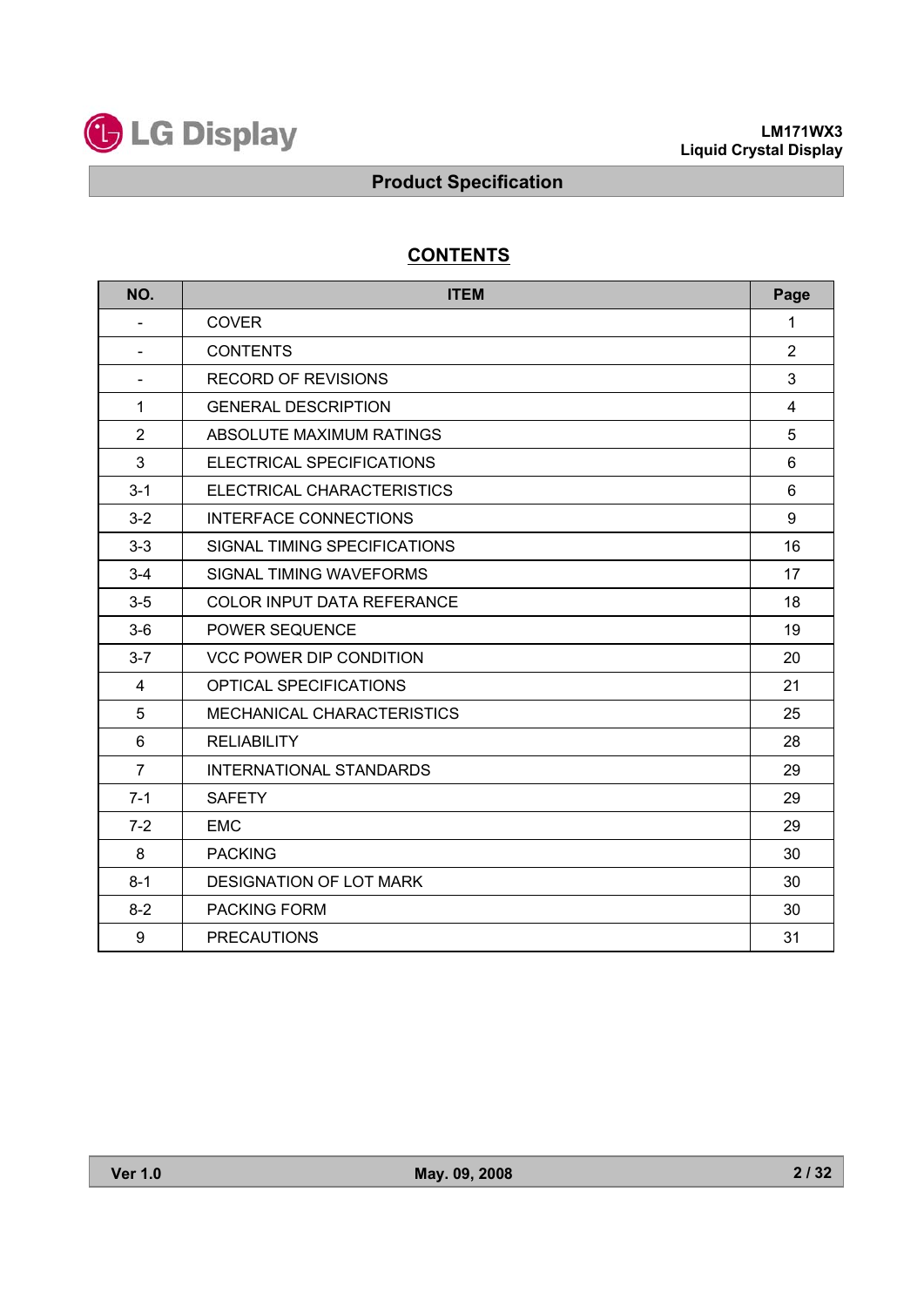

# **RECORD OF REVISIONS**

| Revision No                      | <b>Date</b>                    | Page          | <b>Description</b>                                                                                                                                                        |
|----------------------------------|--------------------------------|---------------|---------------------------------------------------------------------------------------------------------------------------------------------------------------------------|
| <b>Ver 0.1</b><br><b>Ver 1.0</b> | Apr. 15, 2008<br>May. 09, 2008 | $\bf 6$<br>27 | <b>Preliminary Specifications</b><br><b>Final Specifications</b><br>Corrected the typo: The Power Supply Input Current Max.<br>Updated the mechanical drawing : Rear view |
|                                  |                                |               |                                                                                                                                                                           |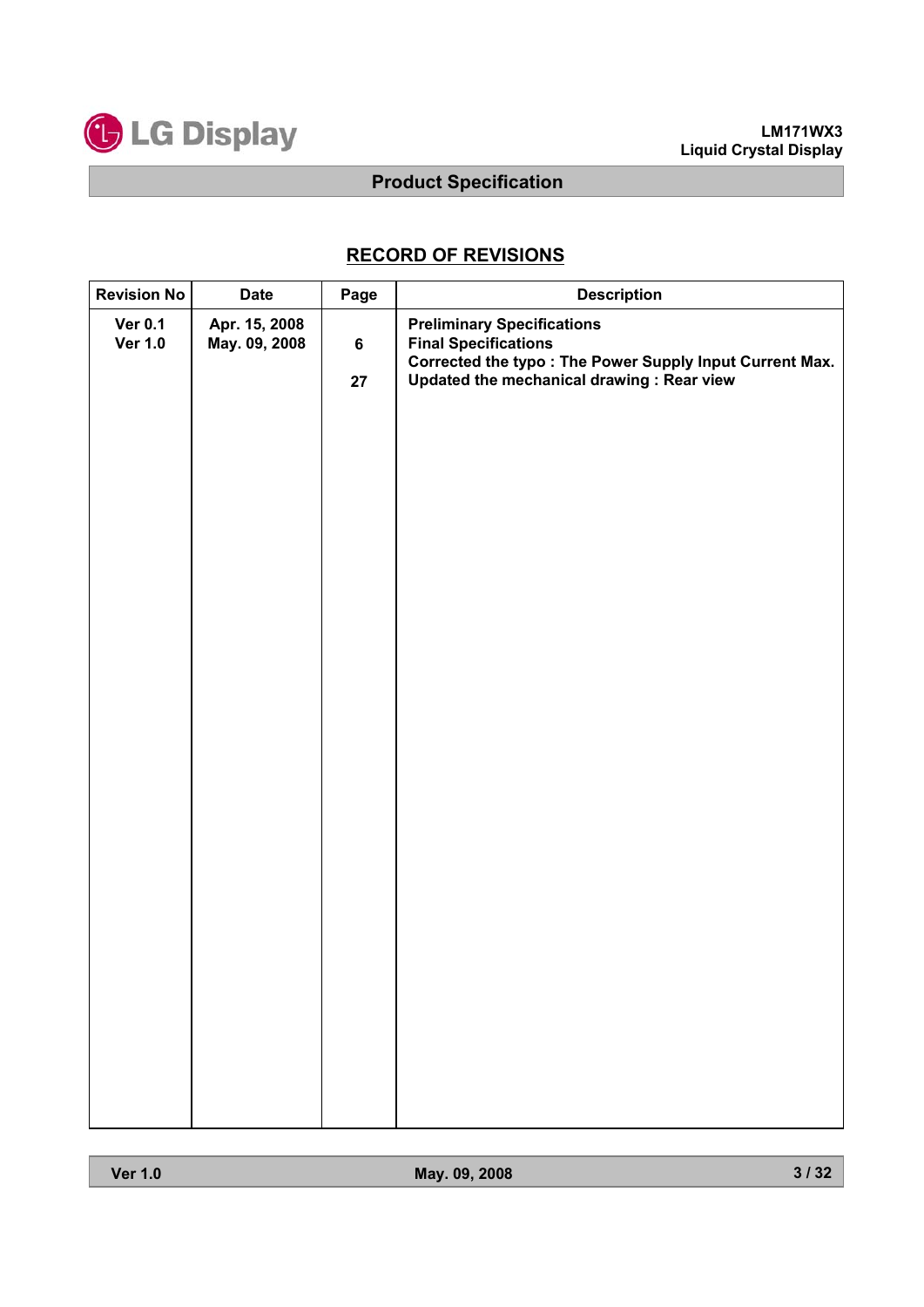

# **1. General Description**

LM171WX3-TLC2 is a Color Active Matrix Liquid Crystal Display with an integral Cold Cathode Fluorescent Lamp(CCFL) backlight system. The matrix employs a-Si Thin Film Transistor as the active element. It is a transmissive type display operating in the normally white mode. It has a 17.1 inch diagonally measured active display area with WXGA+ resolution (1440 vertical by 900 horizontal pixel array) Each pixel is divided into Red, Green and Blue sub-pixels or dots which are arranged in vertical stripes. Gray scale or the brightness of the sub-pixel color is determined with a 8-bit gray scale signal for each dot, thus, presenting a palette of more than 16,7M colors with Advanced-FRC(Frame Rate Control). It has been designed to apply the interface method that enables low power, high speed, low EMI. FPD Link or compatible must be used as a LVDS(Low Voltage Differential Signaling) chip. It is intended to support applications where thin thickness, wide viewing angle, low power are critical factors and graphic displays are important. In combination with the vertical arrangement of the sub-pixels, the LM171WX3-TLC2 characteristics provide an excellent flat panel display for office automation products such as monitors.



### **Figure 1. Block diagram**

## **General Features**

| Active screen size       | 17.1 inch (43.3019cm) diagonal                                 |
|--------------------------|----------------------------------------------------------------|
| <b>Outline Dimension</b> | 389.2(H)x254.5(V)x11.5(D) mm (Typ.)                            |
| <b>Pixel Pitch</b>       | $0.255$ mm x $0.255$ mm                                        |
| <b>Pixel Format</b>      | 1440 horiz. by 900 vert. Pixels. RGB stripe arrangement        |
| <b>Display Colors</b>    | 16.7M colors                                                   |
| Luminance, white         | 250 cd/m <sup>2</sup> (Typ. Center 1 point)                    |
| Power Consumption        | 13.2 Watts(Typ.) (2.88 Watt@VLCD, 10.32 Watt@250cd/[Lamp=8mA]) |
| Weight                   | 1360g (Typ.)                                                   |
| Display operating mode   | Transmissive mode, normally white                              |
| Surface treatments       | Hard coating (3H), Anti-glare treatment of the front polarizer |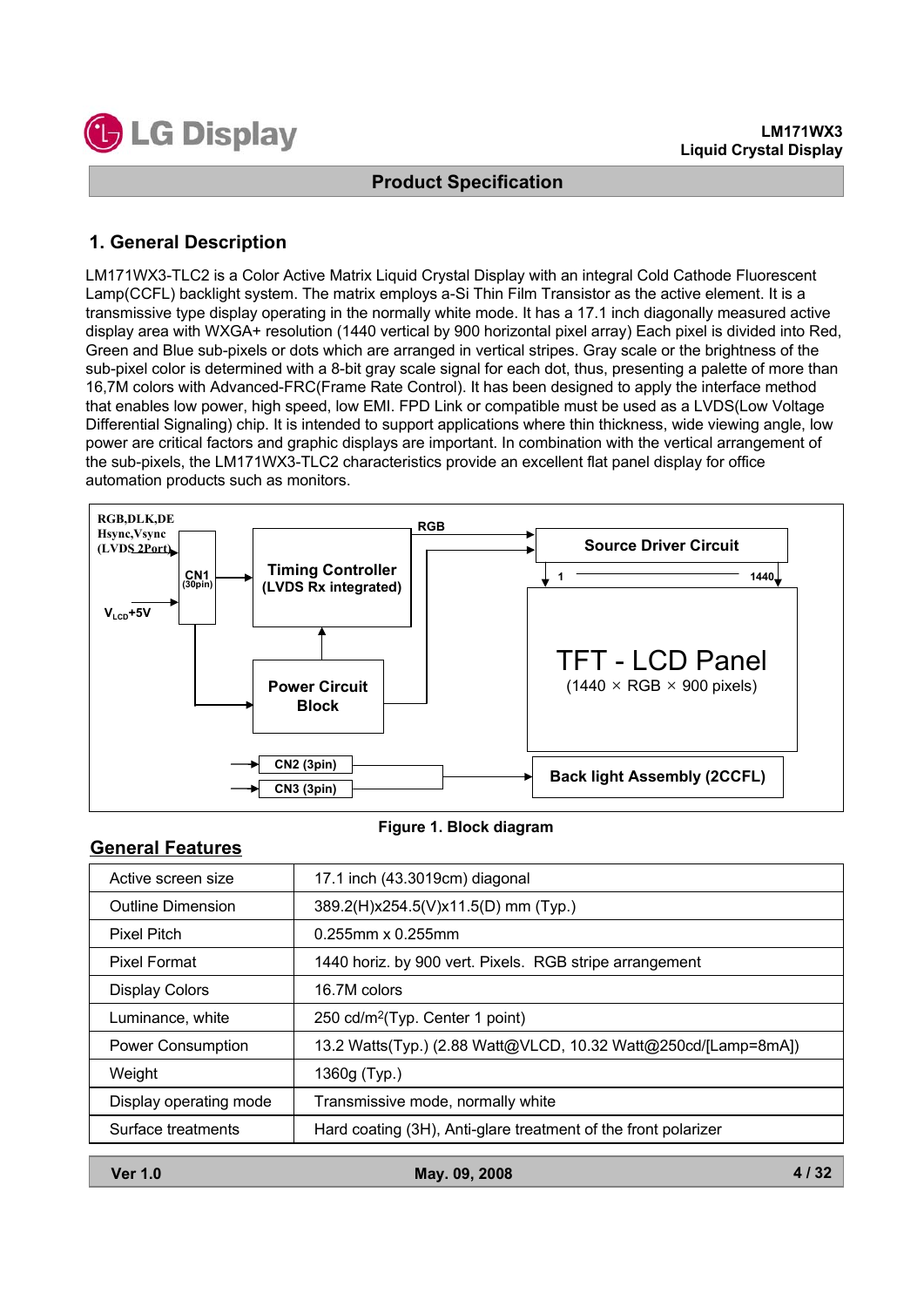

### **2. Absolute maximum ratings**

The following are maximum values which, if exceeded, may cause faulty operation or damage to the unit.

#### **Table 1. Absolute Maximum Ratings**

| <b>Parameter</b>                                                                                                                                  |                                                             | <b>Values</b>               |                                            | <b>Units</b>                       | <b>Notes</b>    |  |
|---------------------------------------------------------------------------------------------------------------------------------------------------|-------------------------------------------------------------|-----------------------------|--------------------------------------------|------------------------------------|-----------------|--|
|                                                                                                                                                   | Symbol                                                      | Min.                        | Max.                                       |                                    |                 |  |
| Power Supply Input Voltage<br><b>Operating Temperature</b><br>Storage Temperature<br><b>Operating Ambient Humidity</b><br><b>Storage Humidity</b> | $\rm V_{\rm CC}$<br>OP<br><b>ST</b><br>$H_{OP}$<br>$H_{ST}$ | $-0.3$<br>$-20$<br>10<br>10 | $+5.5$<br>$+50$<br>$+60$<br>$+90$<br>$+90$ | $V_{dc}$<br>ົໂ<br>ົົ<br>%RH<br>%RH | At $25^\circ$ C |  |

Note : 1. Temperature and relative humidity range are shown in the figure below. Wet bulb temperature should be 39 °C Max, and no condensation of water.



**Figure 2. Temperature and relative humidity**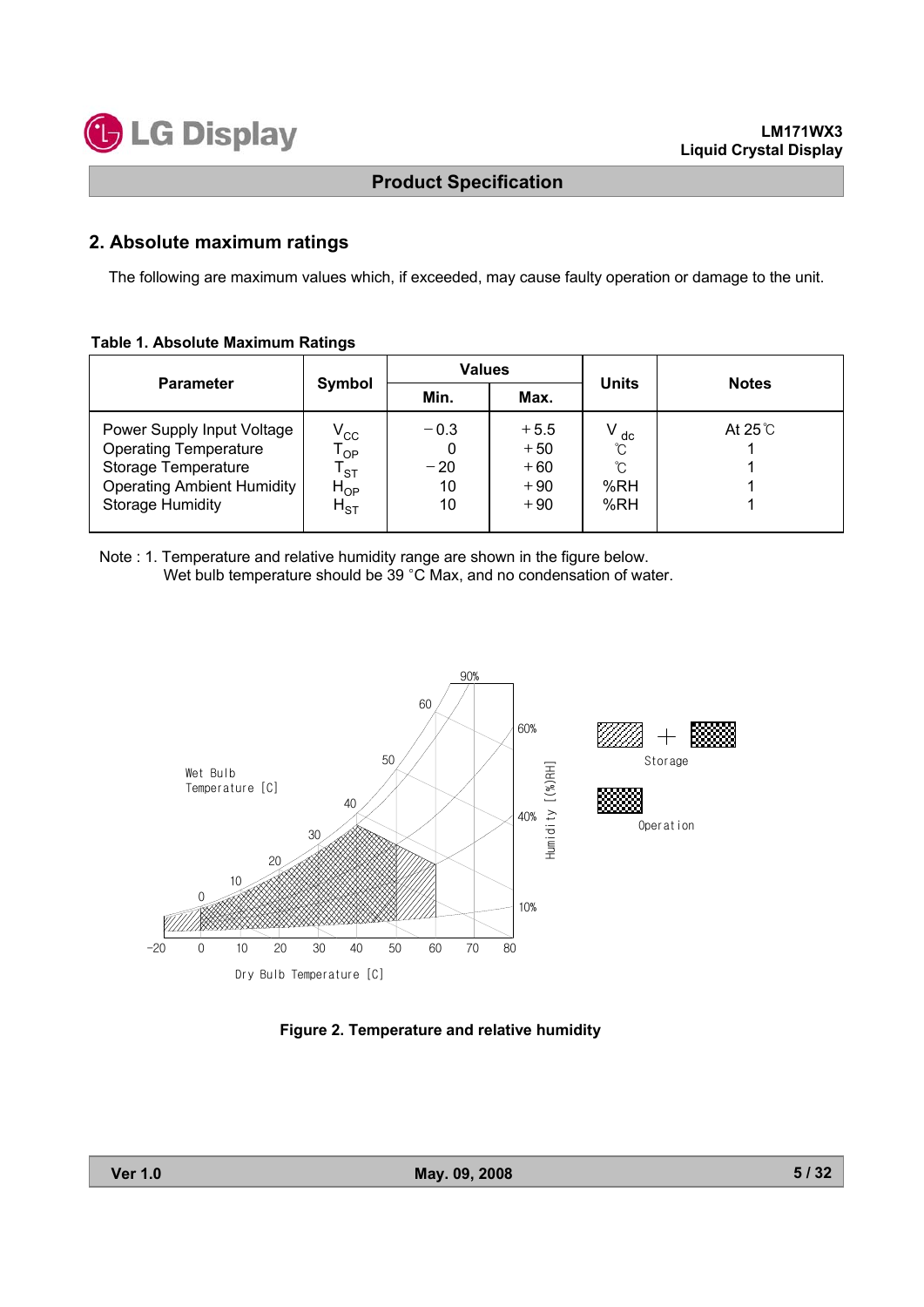## **3. Electrical specifications**

### **3-1. Electrical characteristics**

The LM171WX3-TLC2 requires two power inputs. One is employed to power the LCD electronics and to drive the TFT array and liquid crystal. Another which powers the CCFL, is typically generated by an inverter. The inverter is an external unit to the LCD.

|                                                                                                                                                                                                                                                                     | <b>Symbol</b>                                                                                                   |                                        | <b>Values</b>                     | <b>Units</b>                                                       | <b>Notes</b>                                                                                                 |                            |
|---------------------------------------------------------------------------------------------------------------------------------------------------------------------------------------------------------------------------------------------------------------------|-----------------------------------------------------------------------------------------------------------------|----------------------------------------|-----------------------------------|--------------------------------------------------------------------|--------------------------------------------------------------------------------------------------------------|----------------------------|
| <b>Parameter</b>                                                                                                                                                                                                                                                    |                                                                                                                 | Min.                                   | Typ.                              | Max.                                                               |                                                                                                              |                            |
| MODULE:<br>Power Supply Input Voltage<br>Permissive Power Input Ripple<br>Power Supply Input Current<br>Differential Impedance<br><b>Power Consumption</b><br><b>Rush Current</b>                                                                                   | $\rm V_{CC}$<br>$V_{RF}$<br>$I_{\rm CC}$<br>Zm<br>Pc TYP<br>PC MAX<br><sup>I</sup> RUSH                         | 4.5<br>90                              | 5.0<br>575<br>100<br>2.88<br>3.38 | 5.5<br>100<br>878<br>110<br>3.3<br>4.39<br>3                       | V<br>V<br>mA<br>ohm<br>Watts<br>Watts<br>A                                                                   | 12<br>1<br>$\overline{2}$  |
| LAMP for each CCFL:<br><b>Operating Voltage</b><br><b>Operating Current</b><br><b>Established Starting Voltage</b><br>at 25 $^{\circ}$ C<br>at $0^{\circ}$ C<br><b>Operating Frequency</b><br>Discharge Stabilization Time<br><b>Power Consumption</b><br>Life Time | $V_{BL}$<br>$I_{BL}$<br>$V_{\rm S}$<br>t <sub>BL</sub><br>$\mathsf{T}_\mathsf{S}$<br>$\mathsf{P}_{\mathsf{BL}}$ | 615<br>(@9.0mA)<br>2.5<br>40<br>40,000 | 645<br>8.0<br>60<br>10.32         | 815<br>(Q8.0mA)(Q2.5mA)<br>9.0<br>1000<br>1250<br>70<br>3<br>11.35 | $V_{RMS}$<br>$mA_{RMS}$<br>$V_{RMS}$<br>$V_{\rm RMS}$<br><b>kHz</b><br><b>Minutes</b><br>Watts<br><b>Hrs</b> | 3<br>4<br>5<br>6<br>7<br>8 |

|  |  | <b>Table 2. Electrical Characteristics</b> |
|--|--|--------------------------------------------|
|--|--|--------------------------------------------|

**Note.** The design of the inverter must have specifications for the lamp in LCD Assembly. The performance of the Lamp in LCM, for example life time or brightness, is extremely influenced by the characteristics of the DC-AC Inverter. So all the parameters of an inverter should be carefully designed so as not to produce too much leakage current from high-voltage output of the inverter. When you design or order the inverter, please make sure unwanted lighting caused by the mismatch of the lamp and the inverter(no lighting,flicker,etc) never occurs.When you confirm it,the LCD Assembly should be operated in the same condition as installed in your instrument.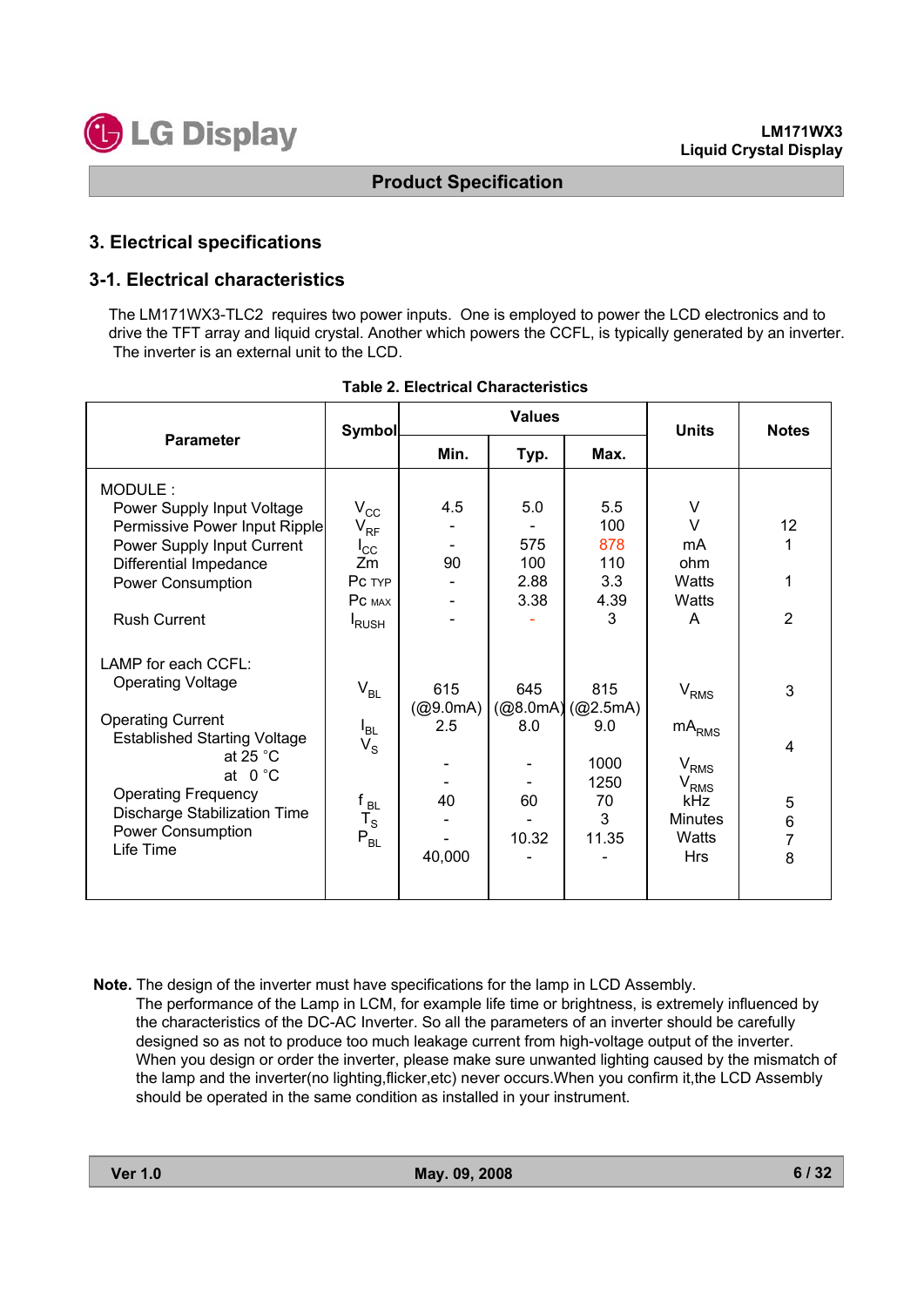- **Note.** Do not attach a conducting tape to lamp connecting wire. If the lamp wire attach to conducting tape, TFT-LCD Module have a low luminance and the inverter has abnormal action because leakage current occurs between lamp wire and conducting tape.
	- 1. The specified current and power consumption are under the  $V_{CC}=5.0V$ , 25°C, f<sub>V</sub> (frame frequency) =60Hz condition. Mosaic and max power pattern shown in the [ Figure 3 ] is displayed.
	- 2. The duration of rush current is about 5ms. And  $V_{CC}$  rise time is 500us  $\pm$  20%.
	- 3. Operating voltage is measured under 25°C. The variance of the voltage is  $\pm$  10%.
	- 4. The voltage above  $V_s$  should be applied to the lamps for more than 1 second for start-up.(when no load condition.) ( Inverter open lamp voltage must be more than lamp starting voltage.) Otherwise, the lamps may not be turned on. The used lamp current is the lamp typical current.
	- 5. The output of the inverter must have symmetrical(negative and positive) voltage waveform and symmetrical current waveform.(Unsymmetrical ratio is less than 10%) Please do not use the inverter which has unsymmetrical voltage and unsymmetrical current and spike wave. Lamp frequency may produce interference with horizontal synchronous frequency and as a result this may cause beat on the display.Therefore lamp frequency shall be as away as possible from the horizontal synchronous frequency and from its harmonics in order to prevent interference.
	- 6. Let's define the brightness of the lamp after being lighted for 5 minutes as 100%.  $T<sub>s</sub>$  is the time required for the brightness of the center of the lamp to be not less than 95%. The used lamp current is the lamp typical current.
	- 7. The lamp power consumption shown above does not include loss of external inverter under  $25^{\circ}$ . The used lamp current is the lamp typical current.
	- 8. The life time is determined as the time at which brightness of lamp is 50% compared to that of initial value at the typical lamp current on condition of continuous operating at 25  $\pm$  2°C.
	- 9. Requirements for a system inverter design, which is intended to have a better display performance, a better power efficiency and a more reliable lamp.

It shall help increase the lamp lifetime and reduce its leakage current.

- a. The unbalance rate of the inverter waveform should be 10% below;
- b. The distortion rate of the waveform should be within  $\sqrt{2} \pm 10\%$ .
- c. The ideal sine wave form shall be symmetric in positive and negative polarities.
- d. It should be measured with lamp currents of high voltage side.



- \* Asymmetry rate =  $| I_p I_{-p} | / I_{rms}$  x 100%
- \* Distortion rate =  $I_p$  (or  $I_p$ ) /  $I_{rms}$
- 10. Inverter open voltage must be more than lamp starting voltage.
- 11. The inverter which is combined with this LCM, is highly recommended to connect coupling(ballast) condenser at the high voltage output side. When you use the inverter which has not coupling(ballast) condenser, it may cause abnormal lamp lighting because of biased mercury as time goes.
- 12. Permissive power ripple should be measured under VCC=5.0V, 25°C, fV(frame frequency)=MAX condition and At that time, we recommend the bandwidth configuration of oscilloscope is to be under 20Mhz. See the next page.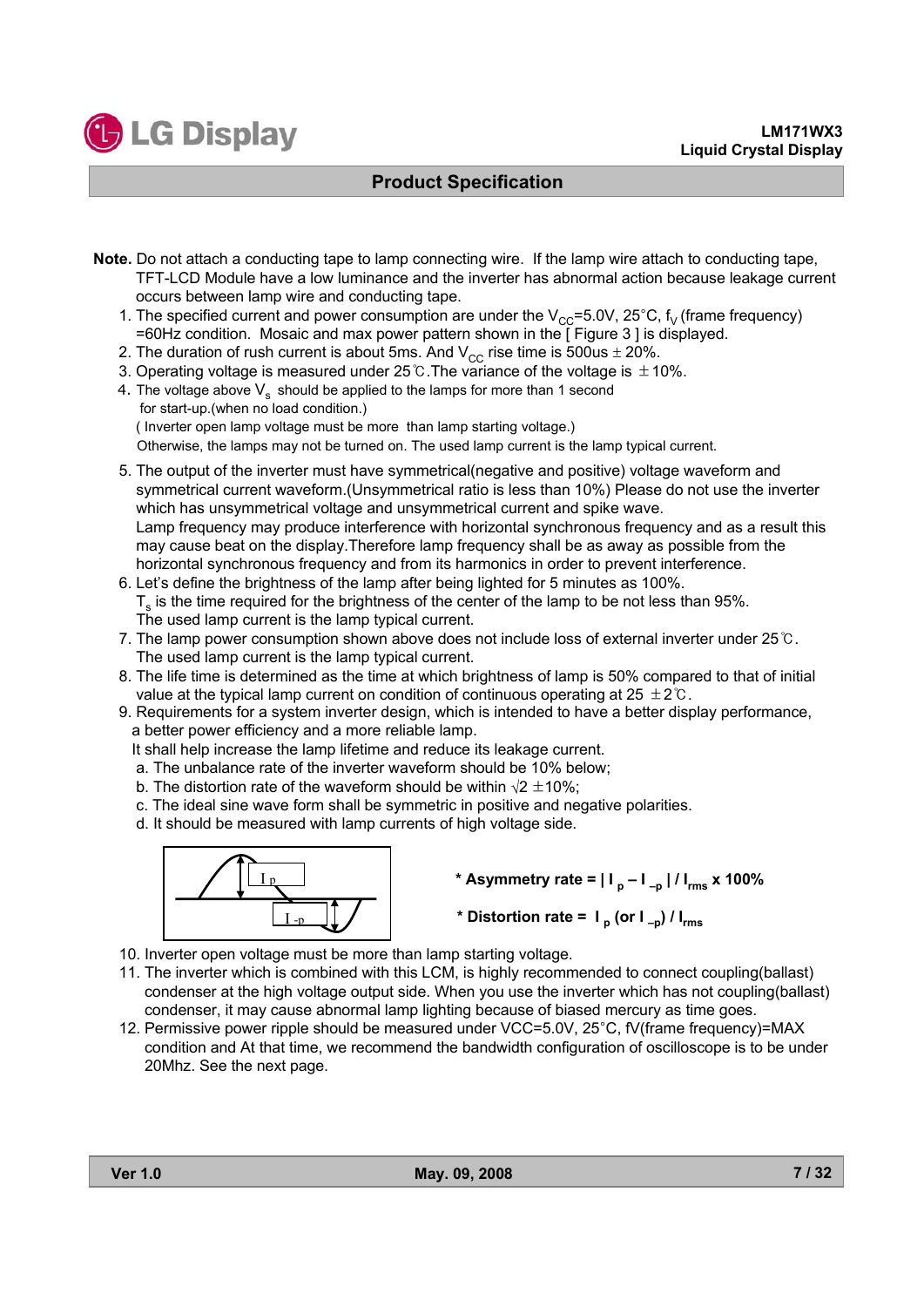

• **Permissive Power input ripple (**VCC=5.0V, 25°C fV (frame frequency)=MAX condition)



**White pattern Black pattern** 

• **Power consumption (**VCC=5.0V, 25°C, fV(frame frequency= 60Hz condition)



**Typical power Pattern Max power Pattern**





**[ Figure 3 ] Mosaic pattern & Black Pattern for power consumption measurement**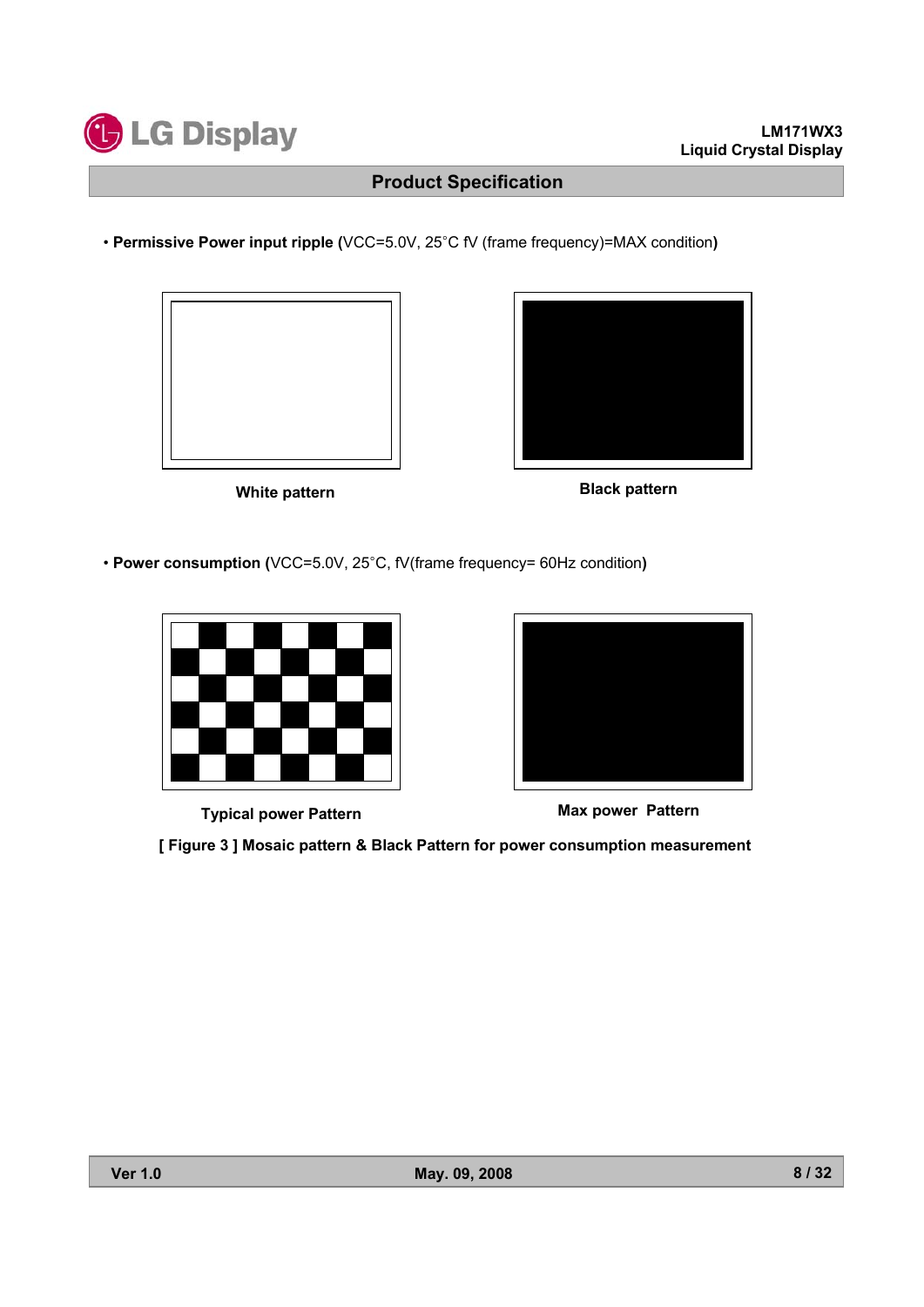### **3-2. Interface Connections**

Interface chip must be used LVDS, part No. SN75LVDS83 (Tx, Texas Instrument) or compatible. This LCD employs a interface connection, a 30 pin connector is used for the module electronics interface. Two 3pin connectors are used for the integral backlight system. The electronics interface connector is a model IS100-L30O-C23 manufactured by UJU .

And mating connector is FI-X30H and FI-X30HL or it's compatible manufactured by JAE.

The pin configuration for the connector is shown in the table 3 and the signal mapping with LVDS transmitter is shown in the table 4.

| Pin No                    | Symbol            | Description                               |
|---------------------------|-------------------|-------------------------------------------|
| $\mathbf{1}$              | <b>RXO0-</b>      | Minus signal of 1st channel 0 (LVDS)      |
| $\overline{c}$            | <b>RXO0+</b>      | Plus signal of 1st channel 0 (LVDS)       |
| $\ensuremath{\mathsf{3}}$ | <b>RXO1-</b>      | Minus signal of 1'st channel 1 (LVDS)     |
| 4                         | <b>RXO1+</b>      | Plus signal of 1'st channel 1 (LVDS)      |
| 5                         | <b>RXO2-</b>      | Minus signal of 1'st channel 2 (LVDS)     |
| 6                         | <b>RXO2+</b>      | Plus signal of 1'st channel 2 (LVDS)      |
| $\overline{7}$            | <b>GND</b>        | Ground                                    |
| 8                         | RXOC-             | Minus signal of 1'st clock channel (LVDS) |
| 9                         | RXOC+             | Plus signal of 1'st clock channel (LVDS)  |
| 10                        | <b>RXO3-</b>      | Minus signal of 1'st channel 3 (LVDS)     |
| 11                        | RXO3+             | Plus signal of 1'st channel 3 (LVDS)      |
| 12                        | RXE0-             | Minus signal of 2'nd channel 0 (LVDS)     |
| 13                        | RXE0+             | Plus signal of 2'nd channel 0 (LVDS)      |
| 14                        | <b>GND</b>        | Ground                                    |
| 15                        | RXE1-             | Minus signal of 2'nd channel 1 (LVDS)     |
| 16                        | RXE1+             | Plus signal of 2'nd channel 1 (LVDS)      |
| 17                        | <b>GND</b>        | Ground                                    |
| 18                        | RXE2-             | Minus signal of 2'nd channel 2 (LVDS)     |
| 19                        | RXE <sub>2+</sub> | Plus signal of 2'nd channel 2 (LVDS)      |
| 20                        | RXEC-             | Minus signal of 2'nd clock channel (LVDS) |
| 21                        | RXEC+             | Plus signal of 2'nd clock channel (LVDS)  |
| 22                        | RXE3-             | Minus signal of 2'nd channel 3 (LVDS)     |
| 23                        | RXE3+             | Plus signal of 2'nd channel 3 (LVDS)      |
| 24                        | <b>GND</b>        | Ground                                    |
| 25                        | <b>NC</b>         | No Connection                             |
| 26                        | <b>NC</b>         | No Connection                             |
| 27                        | PWM out           | Reference signal for inverter control     |
| 28                        | <b>VLCD</b>       | Power Supply +5.0V                        |
| 29                        | <b>VLCD</b>       | Power Supply +5.0V                        |
| 30                        | <b>VLCD</b>       | Power Supply +5.0V                        |

### **Table 3. Module connector pin configuration**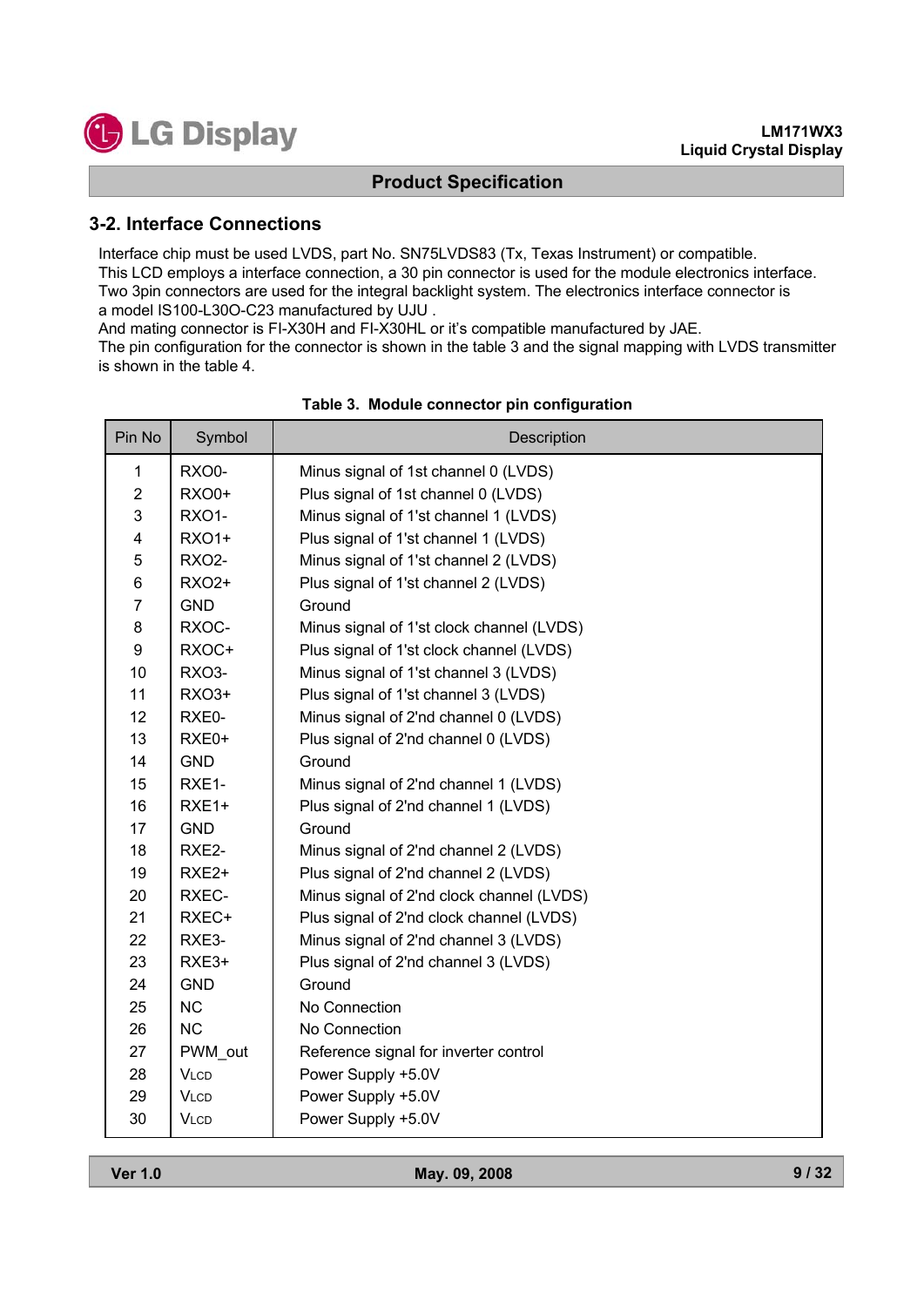





### **[ Figure 4 ] Connector diagram**

- Notes: 1. All GND(ground) pins should be connected together and should also be connected to the LCD's metal frame.
	- 2. All  $V_{CC}$ (power input) pins should be connected together.
	- 3. All NC pins should be separated from other signal or power.
	- 4. PWM\_OUT signal controls the burst frequency of a inverter. This signal is synchronized with vertical frequency,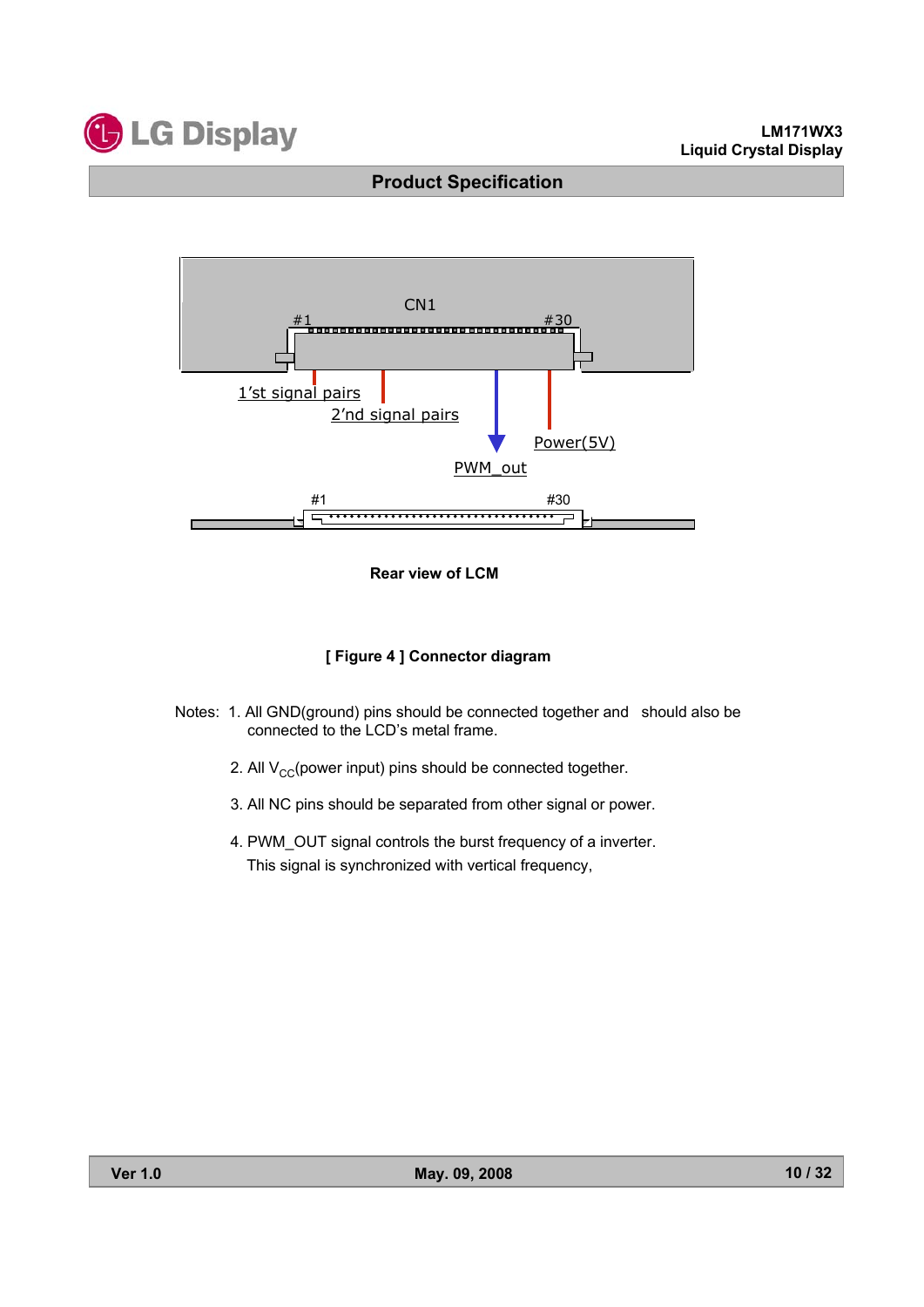

### **Table 4. Required signal assignment for Flat Link (TI:SN75LVDS83) Transmitter**

| Pin            | <b>Pin Name</b> | <b>Require Signal</b>      | Pin | <b>Pin Name</b> | <b>Require Signal</b>                   |
|----------------|-----------------|----------------------------|-----|-----------------|-----------------------------------------|
| 1              | <b>VCC</b>      | Power Supply for TTL Input | 29  | <b>GND</b>      | Ground pin for TTL                      |
| $\overline{2}$ | D <sub>5</sub>  | TTL Input(R7)              | 30  | D <sub>26</sub> | TTL Input(DE)                           |
| 3              | D <sub>6</sub>  | TTL Input(R5)              | 31  | <b>TxCLKIN</b>  | <b>TTL Level clock Input</b>            |
| 4              | D7              | TTL Input(G0)              | 32  | PWR DWN         | Power Down Input                        |
| 5              | <b>GND</b>      | Ground pin for TTL         | 33  | PLL GND         | Ground pin for PLL                      |
| 6              | D <sub>8</sub>  | TTL Input(G1)              | 34  | PLL VCC         | Power Supply for PLL                    |
| $\overline{7}$ | D <sub>9</sub>  | TTL Input(G2)              | 35  | PLL GND         | Ground pin for PLL                      |
| 8              | D <sub>10</sub> | TTL Input(G6)              | 36  | LVDS GND        | Ground pin for LVDS                     |
| 9              | <b>VCC</b>      | Power Supply for TTL Input | 37  | TxOUT3+         | Positive LVDS differential data output3 |
| 10             | D11             | TTL Input(G7)              | 38  | TxOUT3-         | Negative LVDS differential data output3 |
| 11             | D12             | TTL Input(G3)              | 39  | TxCLKOUT+       | Positive LVDS differential clock output |
| 12             | D <sub>13</sub> | TTL Input(G4)              | 40  | TxCLKOUT-       | Negative LVDS differential clock output |
| 13             | <b>GND</b>      | Ground pin for TTL         | 41  | TxOUT2+         | Positive LVDS differential data output2 |
| 14             | D <sub>14</sub> | TTL Input(G5)              | 42  | TxOUT2-         | Negative LVDS differential data output2 |
| 15             | D <sub>15</sub> | TTL Input(B0)              | 43  | LVDS GND        | Ground pin for LVDS                     |
| 16             | D <sub>16</sub> | TTL Input(B6)              | 44  | <b>LVDS VCC</b> | Power Supply for LVDS                   |
| 17             | <b>VCC</b>      | Power Supply for TTL Input | 45  | TxOUT1+         | Positive LVDS differential data output1 |
| 18             | D17             | TTL Input(B7)              | 46  | TxOUT1-         | Negative LVDS differential data output1 |
| 19             | D <sub>18</sub> | TTL Input(B1)              | 47  | TxOUT0+         | Positive LVDS differential data output0 |
| 20             | D <sub>19</sub> | TTL Input(B2)              | 48  | TxOUT0-         | Negative LVDS differential data output0 |
| 21             | <b>GND</b>      | Ground pin for TTL Input   | 49  | LVDS GND        | Ground pin for TTL                      |
| 22             | D <sub>20</sub> | TTL Input(B3)              | 50  | D <sub>27</sub> | TTL Input(R6)                           |
| 23             | D <sub>21</sub> | TTL Input(B4)              | 51  | D <sub>0</sub>  | TTL Input(R0)                           |
| 24             | D <sub>22</sub> | TTL Input(B5)              | 52  | D <sub>1</sub>  | TTL Input(R1)                           |
| 25             | D <sub>23</sub> | TTL Input(RSVD)            | 53  | <b>GND</b>      | Ground pin for TTL                      |
| 26             | <b>VCC</b>      | Power Supply for TTL Input | 54  | D <sub>2</sub>  | TTL Input(R2)                           |
| 27             | D <sub>24</sub> | TTL Input(HSYNC)           | 55  | D <sub>3</sub>  | TTL Input(R3)                           |
| 28             | D <sub>25</sub> | TTL Input(VSYNC)           | 56  | D <sub>4</sub>  | TTL Input(R4)                           |

Notes : 1. Refer to LVDS Transmitter Data Sheet for detail descriptions.

2. 7 means MSB and 0 means LSB at R,G,B pixel data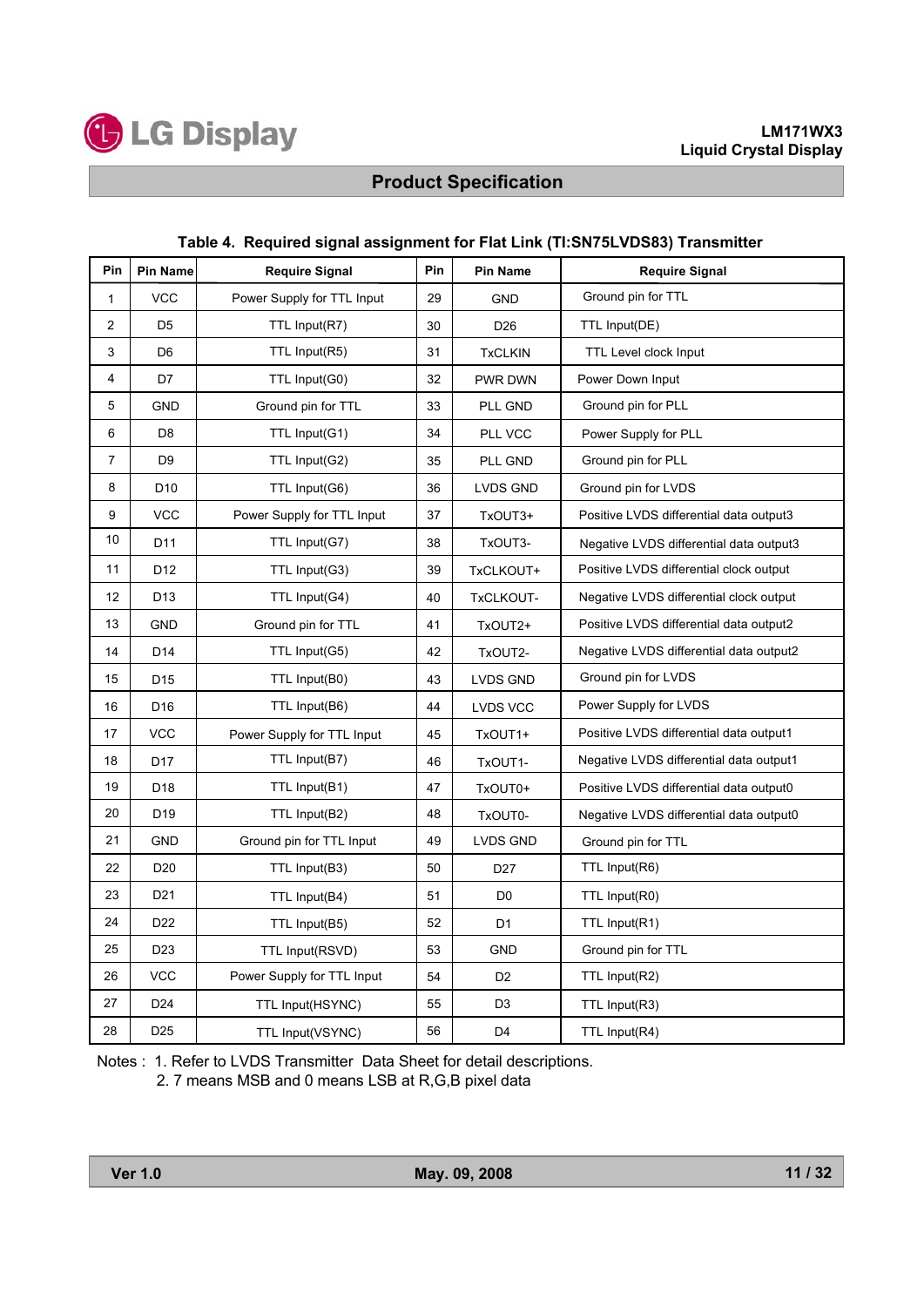

# **LVDS Input characteristics**

## 1. DC Specification



| <b>Description</b>               | Symbol                     | Min | Max | Unit | <b>Notes</b> |
|----------------------------------|----------------------------|-----|-----|------|--------------|
| <b>LVDS Differential Voltage</b> | $IV_{ID}$                  | 100 | 600 | mV   |              |
| LVDS Common mode Voltage         | $\mathsf{V}_{\mathsf{CM}}$ | 0.6 | 1.8 |      |              |
| LVDS Input Voltage Range         | $V_{\text{IN}}$            | 0.3 | 2.1 |      |              |

## 2. AC Specification



| <b>Description</b>                                        | Symbol               | Min    | Max    | Unit                        | <b>Notes</b>              |
|-----------------------------------------------------------|----------------------|--------|--------|-----------------------------|---------------------------|
| LVDS Clock to Data Skew Margin                            | <sup>L</sup> SKEW    | - 400  | $+400$ | ps                          | $85MHz > Fclk \ge 65MHz$  |
|                                                           | <sup>L</sup> SKEW    | $-600$ | $+600$ | ps                          | $65MHz > Fclk \geq 25MHz$ |
| LVDS Clock to Clock Skew Margin (Even to Odd)             | <sup>L</sup> SKEW EO | $-1/7$ | $+1/7$ | $\mathsf{T}_{\mathsf{clk}}$ |                           |
| Maximum deviation<br>of input clock frequency during SSC  | $F_{DEV}$            |        | ± 3    | $\%$                        |                           |
| Maximum modulation frequency<br>of input clock during SSC | $F_{MOD}$            |        | 200    | <b>KHz</b>                  |                           |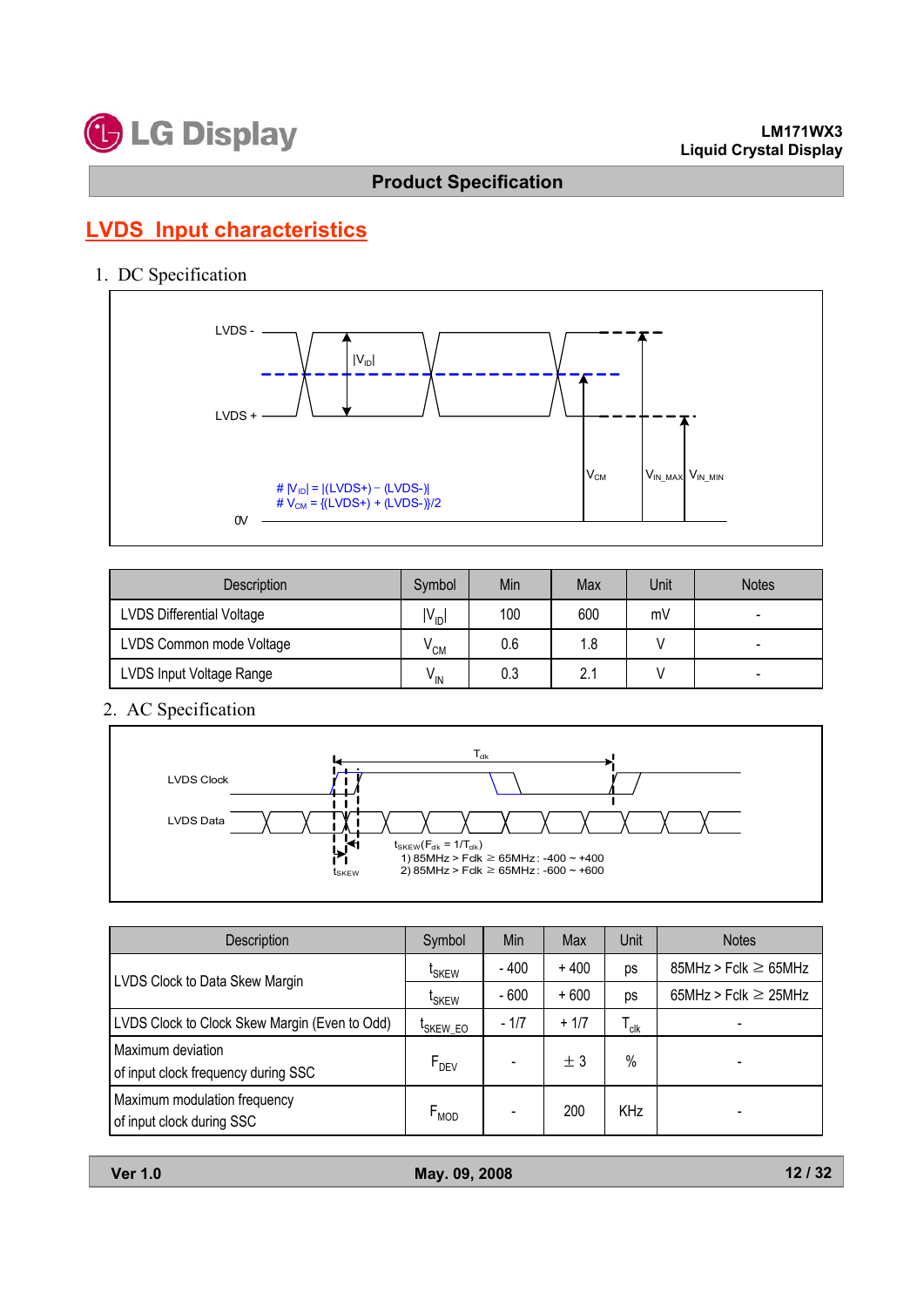



< Clock skew margin between channel >



< Spread Spectrum >

3. Data Format 1) LVDS 2 Port



< LVDS Data Format >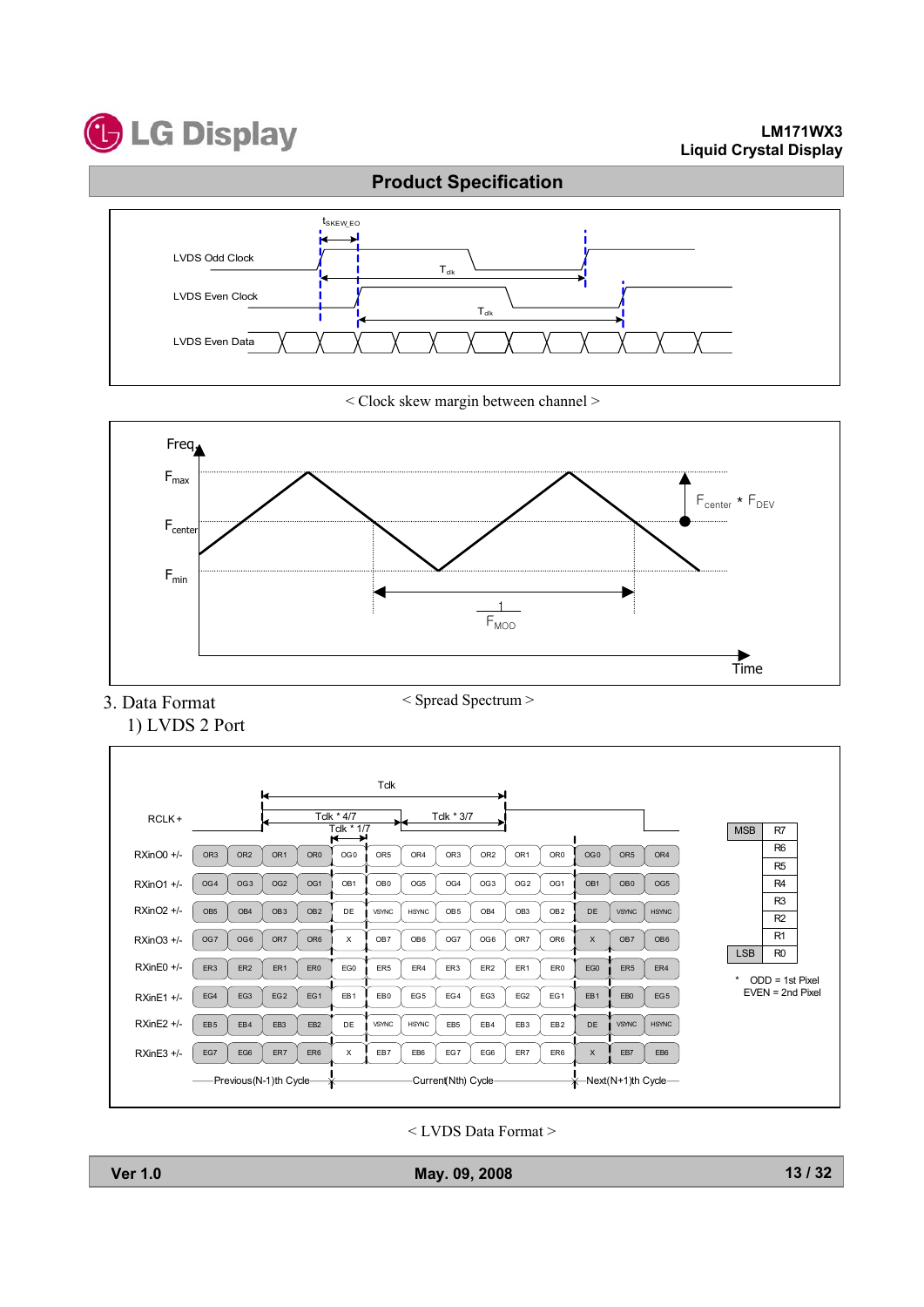

## 2) LVDS 1 Port

| $RCLK+$             |                                                     |                                                                                                          |
|---------------------|-----------------------------------------------------|----------------------------------------------------------------------------------------------------------|
| $RA+/$              | R3<br>R2<br>R1<br>R <sub>0</sub>                    | $\Omega$<br>R3<br>R2<br>R <sub>0</sub><br>R <sub>5</sub><br>R4<br>R1<br>$\Omega$<br>R <sub>5</sub><br>R4 |
| $RB+/$              | G <sub>4</sub><br>G <sup>3</sup><br>G2<br>Gl        | B1<br>B <sub>0</sub><br>G5<br>G <sub>4</sub><br>G3<br>G1<br>B1<br>G5<br>$\Omega$<br>B <sub>0</sub>       |
| $RC+/-$             | $B\delta$<br>B2<br>B <sub>4</sub><br>B <sub>3</sub> | B <sub>5</sub><br>B2<br>DE<br><b>VSYNCHSYNC</b><br>B <sub>4</sub><br>$B^2$<br>DE<br><b>VSYNCHSYNC</b>    |
| $RD$ <sup>+/-</sup> | G7<br>G6<br>R7<br><b>R6</b>                         | X<br>B6<br>G7<br>G6<br><b>R6</b><br>X<br>B7<br>R7<br>B7<br><b>B6</b>                                     |
|                     | $\overline{\phantom{a}}$ -Previous (N-1)th Cycle –  | -Current (Nth) Cycle -<br>$\overline{\mathcal{H}}$ Next (N+1)th Cycle —                                  |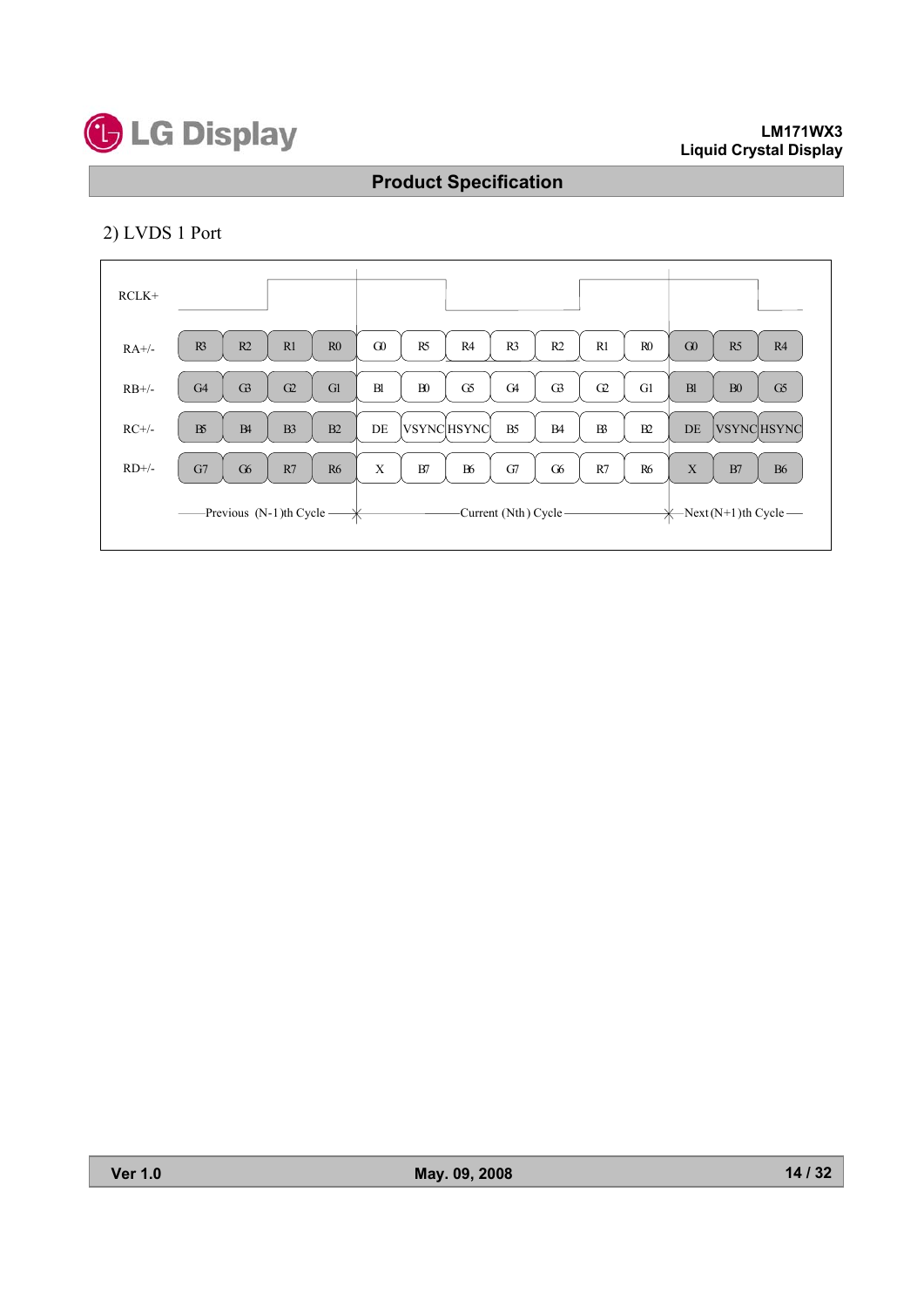

The backlight interface connector is a model  $BDBRO3(4.0)V-1S$  (JST, 3Pin Locking). The mating connector part number is or equivalent. The pin configuration for the connector is shown in the table 5.

| Table 5. Backlight connector pin configuration |  |  |  |  |  |  |
|------------------------------------------------|--|--|--|--|--|--|
|------------------------------------------------|--|--|--|--|--|--|

| <b>Pin</b> | Symbol    | Description                  | Notes                                    |
|------------|-----------|------------------------------|------------------------------------------|
|            | HV        | Power supply for lamp (high) |                                          |
|            | <b>NC</b> | No connect                   | LCD: BDBR03(4.0)V-1S (JST, 3pin locking) |
|            | ∟۷        | Power supply for lamp (Low)  |                                          |

Notes : 1. The high voltage side terminal is colored Gray or Pink. The low voltage side terminal is Black or White. 2. The backlight ground should be common with LCD metal frame.





**[ Figure 5 ] Backlight connector view**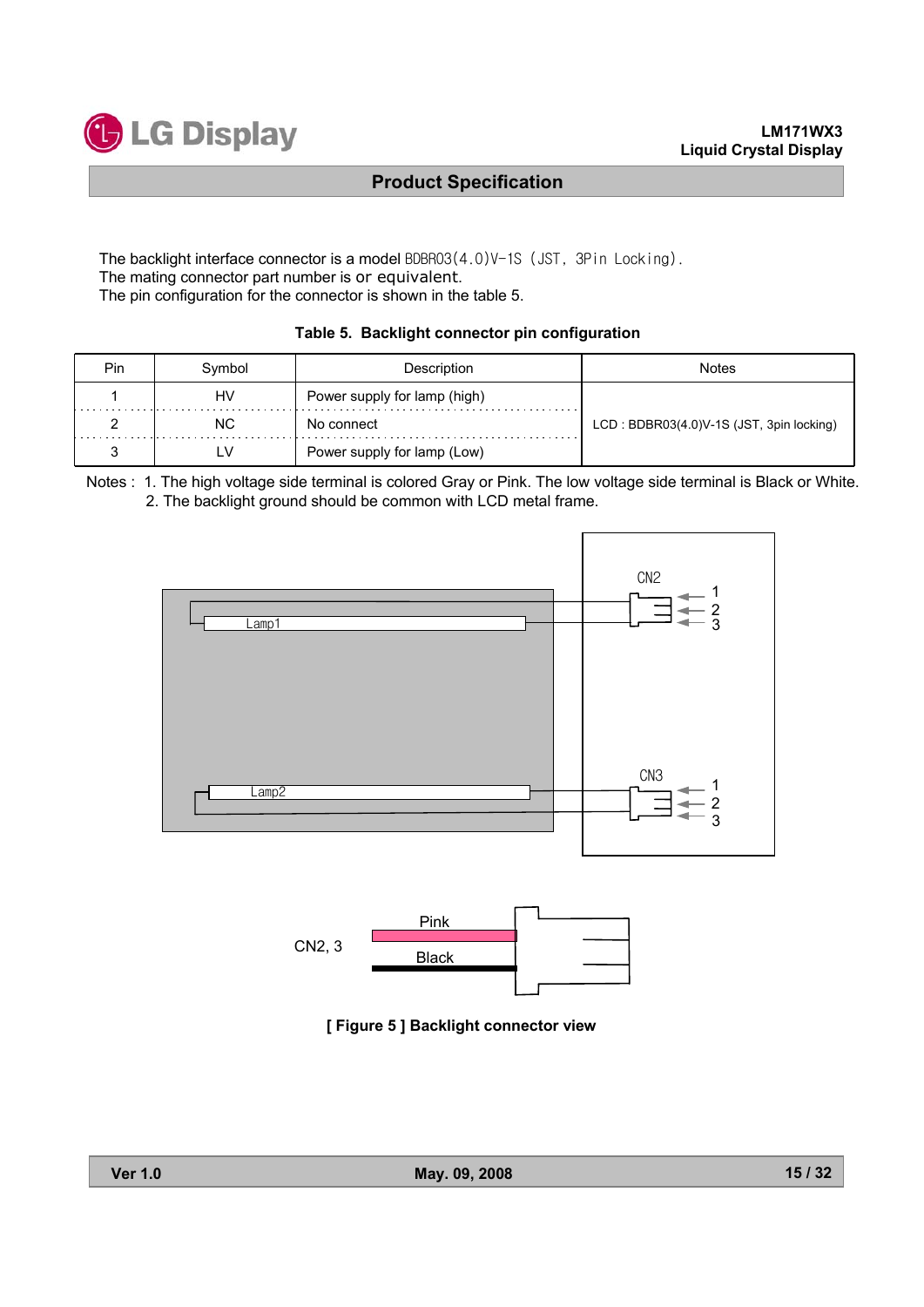## **3-3. Signal Timing Specifications**

This is the signal timing required at the input of the LVDS Transmitter. All of the interface signal timing should be satisfied with the following specifications for it's proper operation.

| <b>ITEM</b>            | Symbol                        |                          | Min                      | Typ                      | Max                      | Unit       | <b>Note</b>     |
|------------------------|-------------------------------|--------------------------|--------------------------|--------------------------|--------------------------|------------|-----------------|
|                        | Period                        | tclk                     | 22.53                    | 18.78                    | 14.63                    | ns         | Pixel frequency |
| <b>DCLK</b>            | Frequency                     | fCLK                     | 43.375                   | 53.25                    | 68.375                   | <b>MHz</b> | : Typ.106.5MHz  |
|                        | Period                        | tHP                      | 936                      | 952                      | 968                      | tclk       |                 |
| Hsync                  | Width                         | twh                      | 72                       | 76                       | 76                       | tclk       |                 |
|                        | Period                        | tvP                      | 929                      | 934                      | 942                      | tHP        |                 |
| Vsync                  | Frequency                     | $f_V$                    | 50                       | 60                       | 75                       | Hz         |                 |
|                        | Width                         | twy                      | 6                        | 6                        | 6                        | tHP        |                 |
|                        | Horizontal Valid              | thv                      | 720                      | 720                      | 720                      |            |                 |
|                        | <b>Horizontal Back Porch</b>  | tHBP                     | 108                      | 116                      | 124                      |            |                 |
|                        | <b>Horizontal Front Porch</b> | <b>tHFP</b>              | 36                       | 40                       | 48                       | tcLK       |                 |
| DE<br>(Data<br>Enable) |                               | ÷,                       |                          | $\overline{\phantom{a}}$ | $\overline{\phantom{0}}$ |            |                 |
|                        | Vertical Valid                | tvv                      | 900                      | 900                      | 900                      |            |                 |
|                        | <b>Vertical Back Porch</b>    | tvBP                     | 20                       | 25                       | 33                       |            |                 |
|                        | Vertical Front Porch          | tvFP                     | 3                        | 3                        | 3                        | tHP        |                 |
|                        |                               | $\overline{\phantom{a}}$ | $\overline{\phantom{a}}$ |                          | -                        |            |                 |

### **Table 6. Timing table**

Notes : 1. DE Only mode operation

- 2.  $t_{HFP}$  +  $t_{WH}$  +  $t_{HBP}$  < (1/2)  $t_{HV}$
- 3.  $t_{VFP}$  +  $t_{WV}$  +  $t_{VBP}$  <  $t_{H,max}/t_{V,min}$
- 4. tHFP, tWH and tHBP should be any times of a character number (8).
- 5. No variation of the total number of Hsync and DE in a frame is required for normal operation.
- 6. No variation of the total number of clock in a Hsync period for  $t_{VBP}$  is required for normal operation.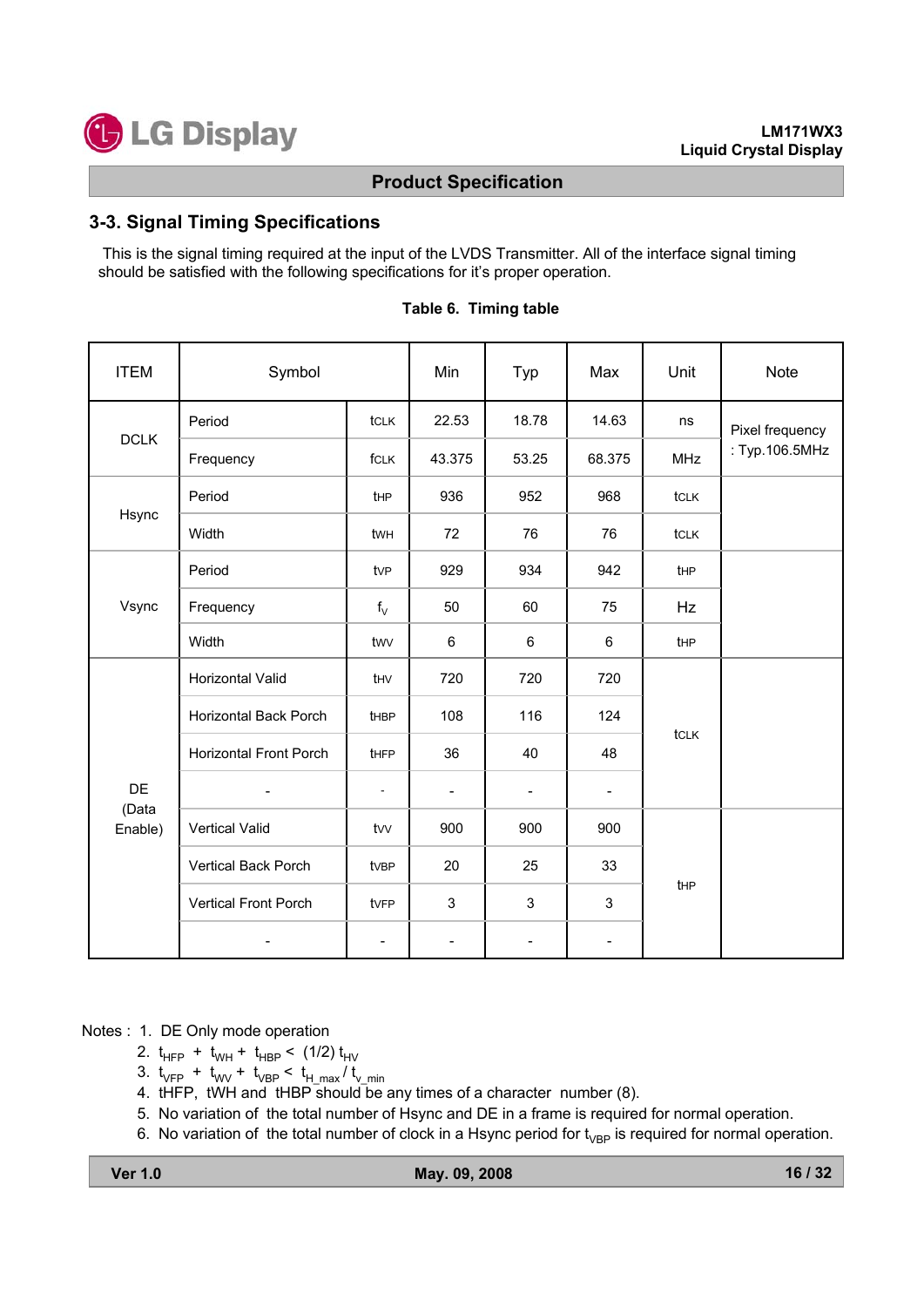

## **3-4. Signal Timing Waveforms**



### **[ Figure 6 ] Signal timing waveforms**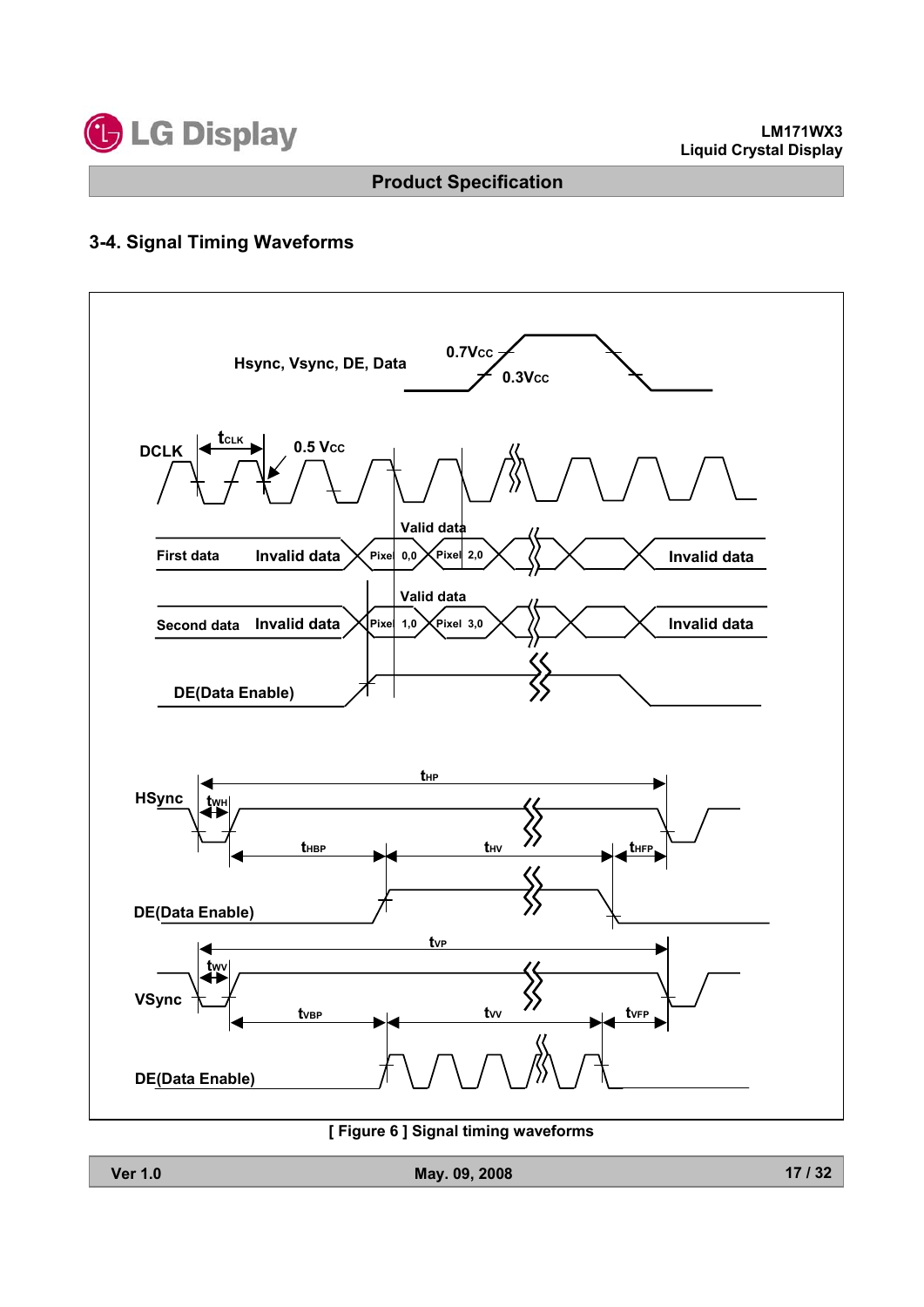

### **3-5. Color Input Data Reference**

The brightness of each primary color(red,green and blue) is based on the 8-bit gray scale data input for the color ; the higher the binary input, the brighter the color. The table below provides a reference for color versus data input.

|                        |                                                                                                                    |                                                |                                                                          |                                                        |                                                        |                                                                  |                                              |                                                                               |                                      |                                                    |                                                                |                                      |                                                            |                                                                                      |                                                          | Input color data                                   |                                                    |                                                                  |                                                                                      |                                                                            |                                      |                                                                                      |                                                        |                                              |                                                                            |
|------------------------|--------------------------------------------------------------------------------------------------------------------|------------------------------------------------|--------------------------------------------------------------------------|--------------------------------------------------------|--------------------------------------------------------|------------------------------------------------------------------|----------------------------------------------|-------------------------------------------------------------------------------|--------------------------------------|----------------------------------------------------|----------------------------------------------------------------|--------------------------------------|------------------------------------------------------------|--------------------------------------------------------------------------------------|----------------------------------------------------------|----------------------------------------------------|----------------------------------------------------|------------------------------------------------------------------|--------------------------------------------------------------------------------------|----------------------------------------------------------------------------|--------------------------------------|--------------------------------------------------------------------------------------|--------------------------------------------------------|----------------------------------------------|----------------------------------------------------------------------------|
| Color                  |                                                                                                                    | <b>MSB</b>                                     |                                                                          |                                                        |                                                        | Red                                                              |                                              |                                                                               | <b>LSB</b>                           |                                                    | <b>MSB</b>                                                     |                                      |                                                            | Green                                                                                |                                                          |                                                    | <b>LSB</b>                                         | <b>MSB</b>                                                       |                                                                                      |                                                                            |                                      |                                                                                      | <b>Blue</b>                                            |                                              | <b>LSB</b>                                                                 |
|                        |                                                                                                                    | R7                                             | R <sub>6</sub>                                                           | R <sub>5</sub>                                         | R <sub>4</sub>                                         | R <sub>3</sub>                                                   | R <sub>2</sub>                               | R <sub>1</sub>                                                                | R <sub>0</sub>                       | G7                                                 | G <sub>6</sub>                                                 | G <sub>5</sub>                       | G4                                                         | G <sub>3</sub>                                                                       | G <sub>2</sub>                                           | G1 G0                                              |                                                    | B7                                                               | B <sub>6</sub>                                                                       | B <sub>5</sub>                                                             | <b>B4</b>                            | B <sub>3</sub>                                                                       | <b>B2</b>                                              | <b>B1</b>                                    | B <sub>0</sub>                                                             |
| <b>Basic</b><br>colors | <b>Black</b><br>Red(255)<br>Green(255)<br><b>Blue(255)</b><br>Cyan<br>Magenta<br>Yellow<br>White                   | $\mathbf 0$<br>1<br>0<br>0<br>0<br>1<br>1<br>1 | $\mathbf 0$<br>1<br>$\mathbf 0$<br>0<br>$\mathbf 0$<br>1<br>1<br>1       | 0<br>1<br>0<br>0<br>0<br>1<br>1<br>1                   | $\mathbf 0$<br>1<br>0<br>0<br>0<br>1<br>1<br>1         | $\mathbf 0$<br>1<br>0<br>0<br>0<br>1<br>1<br>1                   | 0<br>1<br>0<br>0<br>0<br>1<br>1<br>1         | $\mathbf 0$<br>1<br>0<br>0<br>0<br>1<br>1<br>1                                | 0<br>1<br>0<br>0<br>0<br>1<br>1<br>1 | 0<br>0<br>1<br>0<br>1<br>0<br>1<br>1               | 0<br>0<br>1<br>0<br>1<br>0<br>1<br>1                           | 0<br>0<br>1<br>0<br>1<br>0<br>1<br>1 | $\mathbf 0$<br>0<br>1<br>0<br>1<br>0<br>1<br>1             | $\mathbf 0$<br>0<br>1<br>0<br>1<br>0<br>1<br>1                                       | $\mathbf 0$<br>0<br>1<br>0<br>1<br>$\mathbf 0$<br>1<br>1 | $\pmb{0}$<br>0<br>1<br>0<br>1<br>0<br>1<br>1       | 0<br>0<br>1<br>0<br>1<br>$\mathbf 0$<br>1<br>1     | $\mathbf 0$<br>0<br>0<br>1<br>1<br>1<br>0<br>1                   | $\mathbf 0$<br>0<br>0<br>1<br>1<br>1<br>0<br>1                                       | 0<br>0<br>0<br>1<br>1<br>1<br>0<br>1                                       | 0<br>0<br>0<br>1<br>1<br>1<br>0<br>1 | 0<br>0<br>0<br>1<br>1<br>1<br>0<br>1                                                 | 0<br>0<br>0<br>1<br>1<br>1<br>0<br>1                   | 0<br>0<br>0<br>1<br>1<br>1<br>0<br>1         | 0<br>0<br>0<br>1<br>1<br>1<br>0<br>1                                       |
| Red                    | Red(000) dark<br>Red(001)<br>Red(002)<br>Red(253)<br>Red(254)<br>Red(255) bright                                   | 0<br>0<br>0<br>1<br>1<br>1                     | $\boldsymbol{0}$<br>$\mathbf 0$<br>0<br>$\ddot{\cdot}$<br>1<br>1<br>1    | 0<br>0<br>0<br>ä,<br>1<br>1<br>1                       | 0<br>0<br>0<br>$\ddot{\phantom{a}}$<br>1<br>1<br>1     | 0<br>0<br>0<br>÷<br>1<br>1<br>1                                  | 0<br>0<br>0<br>$\ddot{\cdot}$<br>1<br>1<br>1 | $\mathbf 0$<br>$\mathbf 0$<br>1<br>$\ddot{\cdot}$<br>0<br>1<br>1              | 0<br>1<br>0<br>1<br>0<br>1           | 0<br>0<br>0<br>$\ddot{\phantom{a}}$<br>0<br>0<br>0 | 0<br>0<br>0<br>$\ddot{\phantom{a}}$<br>0<br>0<br>0             | 0<br>0<br>0<br>0<br>$\mathbf 0$<br>0 | 0<br>0<br>0<br>$\ddot{\cdot}$<br>0<br>0<br>$\mathbf 0$     | $\mathbf 0$<br>$\mathbf 0$<br>$\mathbf 0$<br>t<br>0<br>$\mathbf 0$<br>$\overline{0}$ | 0<br>0<br>0<br>×,<br>0<br>0<br>0                         | 0<br>0<br>0<br>$\ddot{\cdot}$<br>0<br>0<br>0       | 0<br>0<br>0<br>$\cdot$<br>0<br>0<br>0              | $\pmb{0}$<br>0<br>0<br>$\mathbf 0$<br>$\mathbf 0$<br>$\mathbf 0$ | $\mathbf 0$<br>$\mathbf 0$<br>0<br>$\blacksquare$<br>0<br>$\mathbf 0$<br>0           | 0<br>0<br>0<br>$\overline{\phantom{a}}$<br>$\mathbf 0$<br>$\mathbf 0$<br>0 | 0<br>0<br>0<br>0<br>0<br>$\mathbf 0$ | 0<br>0<br>$\mathbf 0$<br>$\ddot{\cdot}$<br>$\mathbf 0$<br>$\mathbf 0$<br>$\mathbf 0$ | 0<br>$\mathbf 0$<br>0<br>0<br>$\mathbf 0$<br>0         | 0<br>0<br>0<br>İ,<br>0<br>0<br>0             | $\mathbf 0$<br>$\mathbf 0$<br>0<br>$\ddot{\cdot}$<br>0<br>$\mathbf 0$<br>0 |
| Green                  | Green(000)dark<br>Green(001)<br>Green(002)<br>Green(253)<br>Green(254)<br>Green(255)bright                         | 0<br>0<br>0<br>$\mathbf 0$<br>0<br>0           | $\boldsymbol{0}$<br>$\pmb{0}$<br>$\pmb{0}$<br>t<br>$\mathbf 0$<br>0<br>0 | 0<br>0<br>0<br>$\ddot{\cdot}$<br>$\mathbf 0$<br>0<br>0 | 0<br>0<br>0<br>$\ddot{\cdot}$<br>0<br>0<br>$\mathbf 0$ | $\mathbf 0$<br>0<br>0<br>t<br>$\mathbf 0$<br>0<br>0              | 0<br>0<br>0<br>İ<br>0<br>0<br>0              | $\mathbf 0$<br>$\mathbf 0$<br>0<br>$\ddot{\cdot}$<br>$\overline{0}$<br>0<br>0 | 0<br>0<br>0<br>0<br>0<br>0           | 0<br>0<br>0<br>$\ddot{\cdot}$<br>1<br>1<br>1       | $\pmb{0}$<br>0<br>0<br>$\ddot{\cdot}$<br>1<br>1<br>1           | 0<br>$\mathbf 0$<br>0<br>1<br>1<br>1 | 0<br>0<br>0<br>Ì,<br>1<br>1<br>1                           | $\mathbf 0$<br>$\mathbf 0$<br>0<br>$\ddot{\cdot}$<br>1<br>1<br>1                     | 0<br>0<br>0<br>Ĭ.<br>1<br>1<br>1                         | 0<br>0<br>1<br>$\ddot{\phantom{a}}$<br>0<br>1<br>1 | 0<br>1<br>0<br>$\ddot{\cdot}$<br>1<br>0<br>1       | 0<br>0<br>0<br>0<br>0<br>0                                       | 0<br>$\mathbf 0$<br>0<br>$\ddot{\cdot}$<br>$\mathbf 0$<br>$\mathbf 0$<br>$\mathbf 0$ | 0<br>0<br>0<br>İ<br>0<br>0<br>0                                            | 0<br>0<br>0<br>0<br>0<br>$\mathbf 0$ | $\mathbf 0$<br>$\mathbf 0$<br>$\mathbf 0$<br>$\ddot{\cdot}$<br>$\mathbf 0$<br>0<br>0 | 0<br>$\mathbf 0$<br>0<br>$\ddot{\cdot}$<br>0<br>0<br>0 | 0<br>0<br>0<br>İ,<br>0<br>0<br>0             | 0<br>0<br>$\mathbf{0}$<br>$\ddot{\cdot}$<br>0<br>0<br>0                    |
| <b>Blue</b>            | Blue(000) dark<br><b>Blue(001)</b><br><b>Blue(002)</b><br><b>Blue(253)</b><br><b>Blue(254)</b><br>Blue(255) bright | 0<br>0<br>0<br>0<br>0<br>0                     | $\pmb{0}$<br>0<br>$\mathbf 0$<br>$\ddot{\cdot}$<br>$\mathbf 0$<br>0<br>0 | 0<br>0<br>0<br>$\ddot{\cdot}$<br>$\mathbf 0$<br>0<br>0 | 0<br>0<br>0<br>$\ddot{\cdot}$<br>$\mathbf 0$<br>0<br>0 | 0<br>0<br>$\mathbf 0$<br>$\ddot{\cdot}$<br>$\mathbf 0$<br>0<br>0 | 0<br>0<br>0<br>$\ddot{\cdot}$<br>0<br>0<br>0 | 0<br>0<br>0<br>$\ddot{\phantom{a}}$<br>$\mathbf 0$<br>0<br>0                  | 0<br>0<br>0<br>0<br>0<br>0           | 0<br>0<br>0<br>$\ddot{\cdot}$<br>0<br>0<br>0       | $\pmb{0}$<br>0<br>0<br>$\ddot{\cdot}$<br>$\mathbf 0$<br>0<br>0 | 0<br>0<br>0<br>$\mathbf 0$<br>0<br>0 | $\mathbf 0$<br>0<br>0<br>$\vdots$<br>$\mathbf 0$<br>0<br>0 | 0<br>$\mathbf 0$<br>$\mathbf 0$<br>$\vdots$<br>$\mathbf 0$<br>$\mathbf 0$<br>0       | 0<br>0<br>0<br>$\blacksquare$<br>$\mathbf 0$<br>0<br>0   | 0<br>0<br>0<br>$\blacksquare$<br>0<br>0<br>0       | 0<br>0<br>0<br>$\ddot{\phantom{0}}$<br>0<br>0<br>0 | 0<br>0<br>0<br>$\bullet$<br>1<br>1<br>1                          | $\pmb{0}$<br>0<br>0<br>Ì<br>1<br>1<br>1                                              | 0<br>0<br>0<br>1<br>1<br>1                                                 | 0<br>0<br>0<br>×,<br>1<br>1<br>1     | 0<br>0<br>$\mathbf 0$<br>$\ddot{\cdot}$<br>1<br>1<br>1                               | 0<br>0<br>0<br>$\ddot{\cdot}$<br>1<br>1<br>1           | 0<br>0<br>1<br>$\ddot{\cdot}$<br>0<br>1<br>1 | $\mathbf 0$<br>1<br>0<br>$\ddot{\cdot}$<br>1<br>0<br>1                     |

### **Table 7. Color data reference**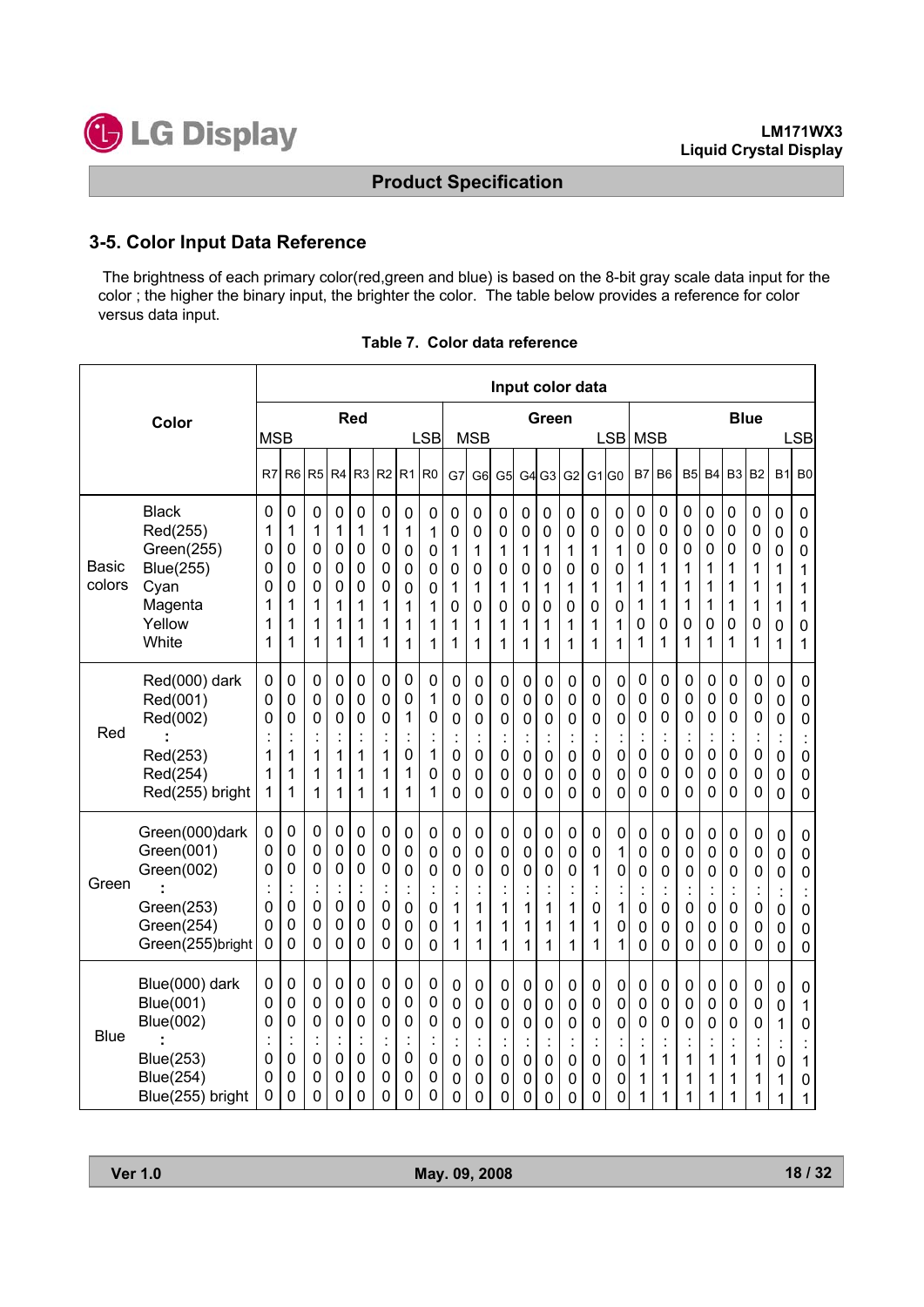

### **3-6. Power Sequence**



**[ Figure 7 ] Power sequence**

| <b>Parameter</b> | Min. | Typ. | Max. | <b>Units</b> |
|------------------|------|------|------|--------------|
|                  |      |      |      |              |
|                  | 0.5  |      | 10   | ms           |
| $\mathsf{T}_2$   | 0.01 |      | 50   | ms           |
| $T_3$            | 500  |      |      | ms           |
| T <sub>4</sub>   | 200  |      |      | ms           |
| $\mathsf{T}_5$   | 0.01 |      | 50   | ms           |
| т,               | 500  |      |      | ms           |

#### **Table 8. Power sequence time delay**

- Notes : 1. Please avoid floating state of interface signal at invalid period.
	- 2. When the interface signal is invalid, be sure to pull down the power supply for LCD  $V_{CC}$  to 0V.
	- 3. Lamp power must be turn on after power supply for LCD and interface signals are valid.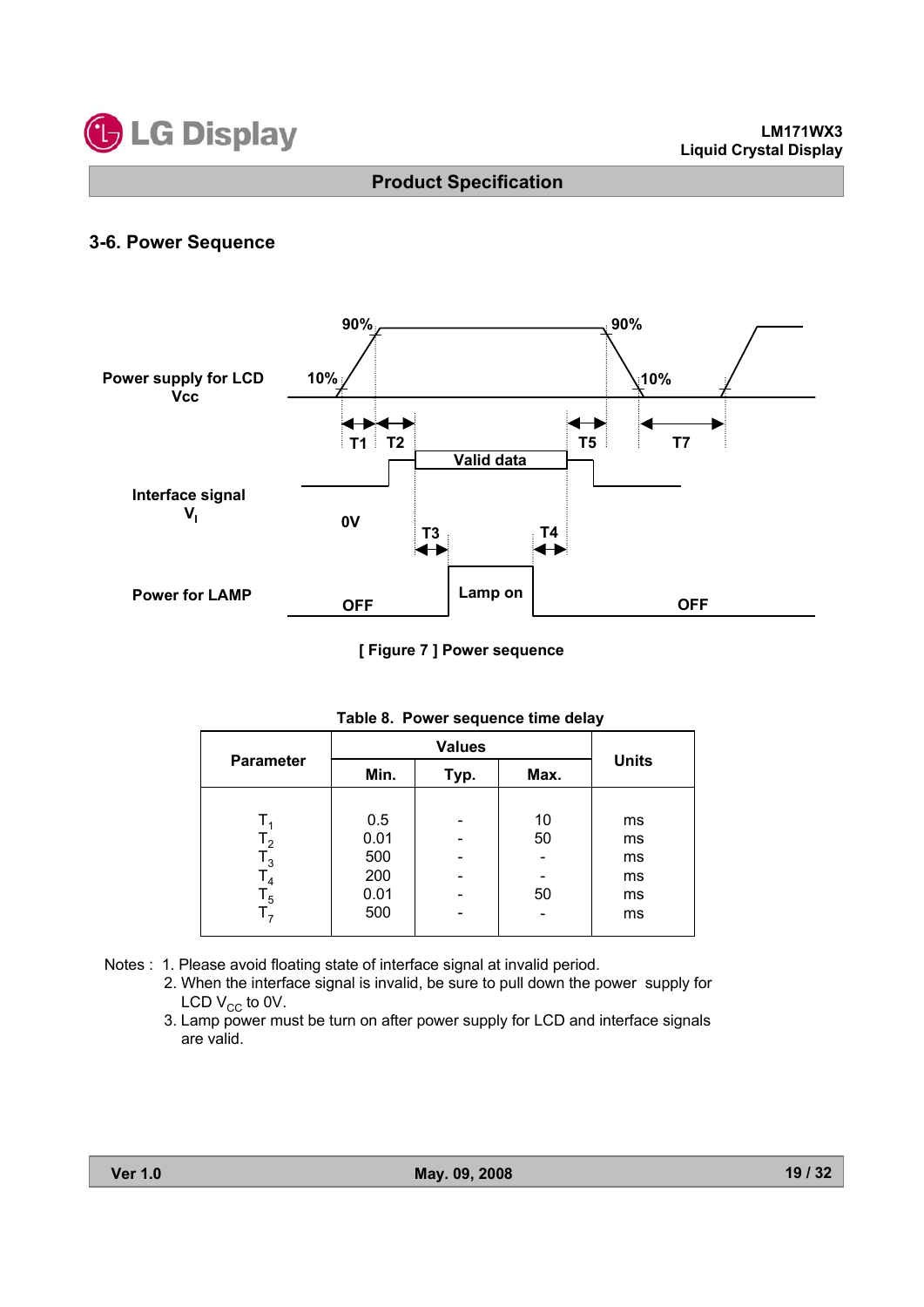

# **3-7. V<sub>cc</sub> Power Dip Condition**



**[ Figure 8 ] Power dip condition**

1) Dip condition

 $3.5V \leq V_{CC}$  < 4.5V, t<sub>d</sub>  $\leq$  20ms

2)  $V_{CC}$  < 3.5V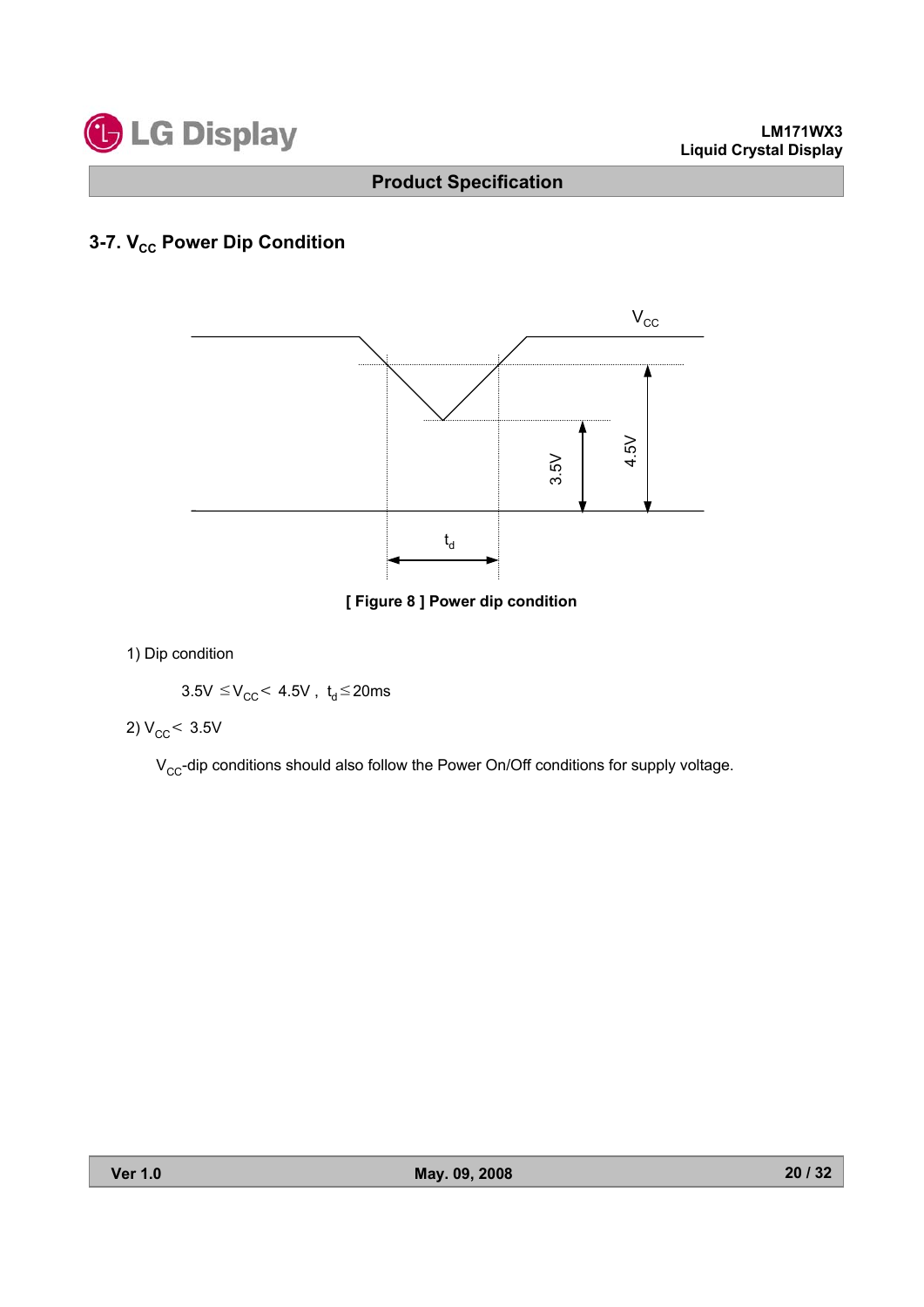

## **4. Optical Specifications**

Optical characteristics are determined after the unit has been 'ON' and stable for approximately 30 minutes in a dark environment at 25 °C. The values specified are measured at an approximate distance 50cm from the LCD surface at a viewing angle of  $\Phi$  and  $\theta$  equal to 0  $\degree$ .

Figure. 9 presents additional information concerning the measurement equipment and method.



**[Figure 9] Optical characteristic measurement equipment and method**

Table 9. Optical characteristics  $(Ta=25 °C, V_{CC}=5.0 V, f_V=60 Hz \text{ Dclk}=106.5 MHz, I<sub>BI</sub>=8.0 mArms)$ 

| <b>Parameter</b>                                                                                                                                                                                                                                                               | Symbol                                                                       |                             | <b>Values</b>                                                        | <b>Units</b>      | <b>Notes</b>            |                             |
|--------------------------------------------------------------------------------------------------------------------------------------------------------------------------------------------------------------------------------------------------------------------------------|------------------------------------------------------------------------------|-----------------------------|----------------------------------------------------------------------|-------------------|-------------------------|-----------------------------|
|                                                                                                                                                                                                                                                                                |                                                                              | Min.                        | Typ.                                                                 | Max.              |                         |                             |
| Contrast ratio                                                                                                                                                                                                                                                                 | <b>CR</b>                                                                    | 500                         | 800                                                                  |                   |                         | 1                           |
| Surface luminance, white                                                                                                                                                                                                                                                       | $L_{WH}$                                                                     | 200                         | 250                                                                  |                   | cd/m <sup>2</sup>       | $\overline{2}$              |
| Luminance uniformity                                                                                                                                                                                                                                                           | $\triangle$ L <sub>q</sub>                                                   | 75                          |                                                                      |                   | $\%$                    | 3                           |
| Response time<br>Rise time<br>Decay time                                                                                                                                                                                                                                       | Tr<br>$\overline{\text{Tr}}_{\text{R}}$<br>$\overline{\text{Tr}}_{\text{D}}$ |                             | $\begin{array}{c}\n8 \\ 2 \\ 6\n\end{array}$                         | 5<br>11           | ms                      | $\overline{4}$              |
| CIE color coordinates<br>Red<br>Green<br><b>Blue</b><br>White                                                                                                                                                                                                                  | XR<br><b>YR</b><br>XG<br>YG<br>XB<br><b>YB</b><br><b>XW</b><br><b>YW</b>     | Typ<br>$-0.03$              | 0.609<br>0.339<br>0.307<br>0.592<br>0.150<br>0.095<br>0.313<br>0.329 | $Typ + 0.03$      |                         |                             |
| Viewing angle (by $CR \ge 10$ )<br>X axis, right( $\phi$ =0°)<br>X axis, left ( $\phi$ =180°)<br>Y axis, up $(\phi = 90^\circ)$<br>Y axis, down ( $\phi$ =270°)                                                                                                                | $\theta$ r<br>$\theta$<br>$\theta$ u<br>$\theta$ d                           | 70<br>70<br>60<br>70        | 85<br>85<br>65<br>85                                                 |                   | degree                  | 5                           |
| Viewing angle (by $CR \ge 5$ )<br>X axis, right( $\phi$ =0°)<br>X axis, left ( $\phi$ =180°)<br>Y axis, up $(\phi = 90^\circ)$<br>Y axis, down $(\phi = 270^\circ)$<br>Relative brightness<br>Luminance uniformity -<br>Angular dependence (TCO'99)<br>Crosstalk<br>Gray scale | $\theta$ r<br>$\theta$ l<br>$\theta$ u<br>$\theta$ d                         | 75<br>75<br>70<br>70<br>1.9 | 88<br>$\frac{88}{85}$<br>85<br>2.2                                   | 1.7<br>1.5<br>2.5 | degree<br>$\frac{0}{0}$ | 6<br>Figure 10<br>Figure 13 |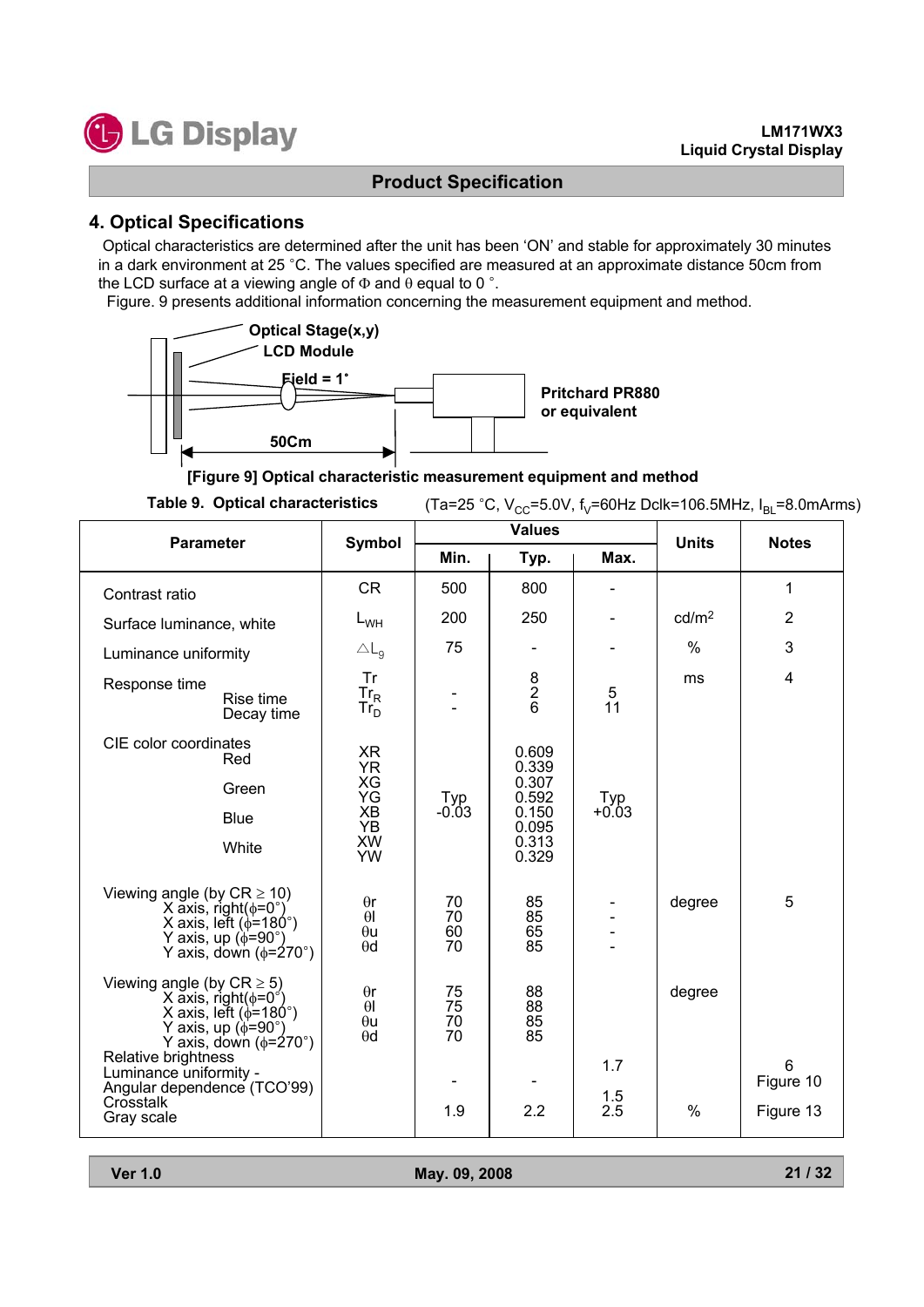

Contrast ratio =

### **Product Specification**

1. Contrast ratio(CR) is defined mathematically as :

Surface luminance with all white pixels

Surface luminance with all black pixels

- 2. Surface luminance is the center point across the LCD surface 50cm from the surface with all pixels displaying white. For more information see [ Figure 10 ]. When  $I_{BI}$ =8.0mA,  $L_{WH}$ =200cd/m<sup>2</sup>(Min.) 250cd/m<sup>2</sup>(Typ.)
- 3. The uniformity in surface luminance,  $\Delta L_g$  is determined by measuring  $L_{ON}$  at any point in test area. But the management of  $\triangle\mathsf{L}_{q}$  is determined by measuring Lon at each test position 1 through 9, and then dividing the maximum  $L_{ON}$  of 9 points luminance by minimum  $L_{ON}$  of 9 points luminance. For more information see [ Figure 10 ].

 $\Delta L_q$ = Minimum (L<sub>ON1</sub>,L<sub>ON2</sub>, ….. L<sub>ON9</sub>) ÷ Maximum (L<sub>ON1</sub>,L<sub>ON2</sub>, ….. L<sub>ON9</sub>) × 100 (%)

- 4. Response time is the time required for the display to transition from white to black(Rise Time,  $Tr_{\rm p}$ ) and from black to white(Decay Time,  $Tr_D$ ). For additional information see [ Figure 11 ]. The sampling rate is 2,500 sample/sec.
- 5. Viewing angle is the angle at which the contrast ratio is greater than 10. The angles are determined for the horizontal or x axis and the vertical or y axis with respect to the z axis which is normal to the LCD surface. For more information see Figure 12 .
- 6. Gray scale specification

|                   | -----                  |
|-------------------|------------------------|
| <b>Gray level</b> | Luminance(%)<br>(Typ.) |
| L <sub>0</sub>    | 0.12                   |
| L31               | 1.2                    |
| L63               | 4.57                   |
| L95               | 11.3                   |
| L127              | 21.4                   |
| L159              | 35.2                   |
| L191              | 52.8                   |
| L223              | 74.4                   |
| L255              | 100                    |

**Table 10. Gray scale**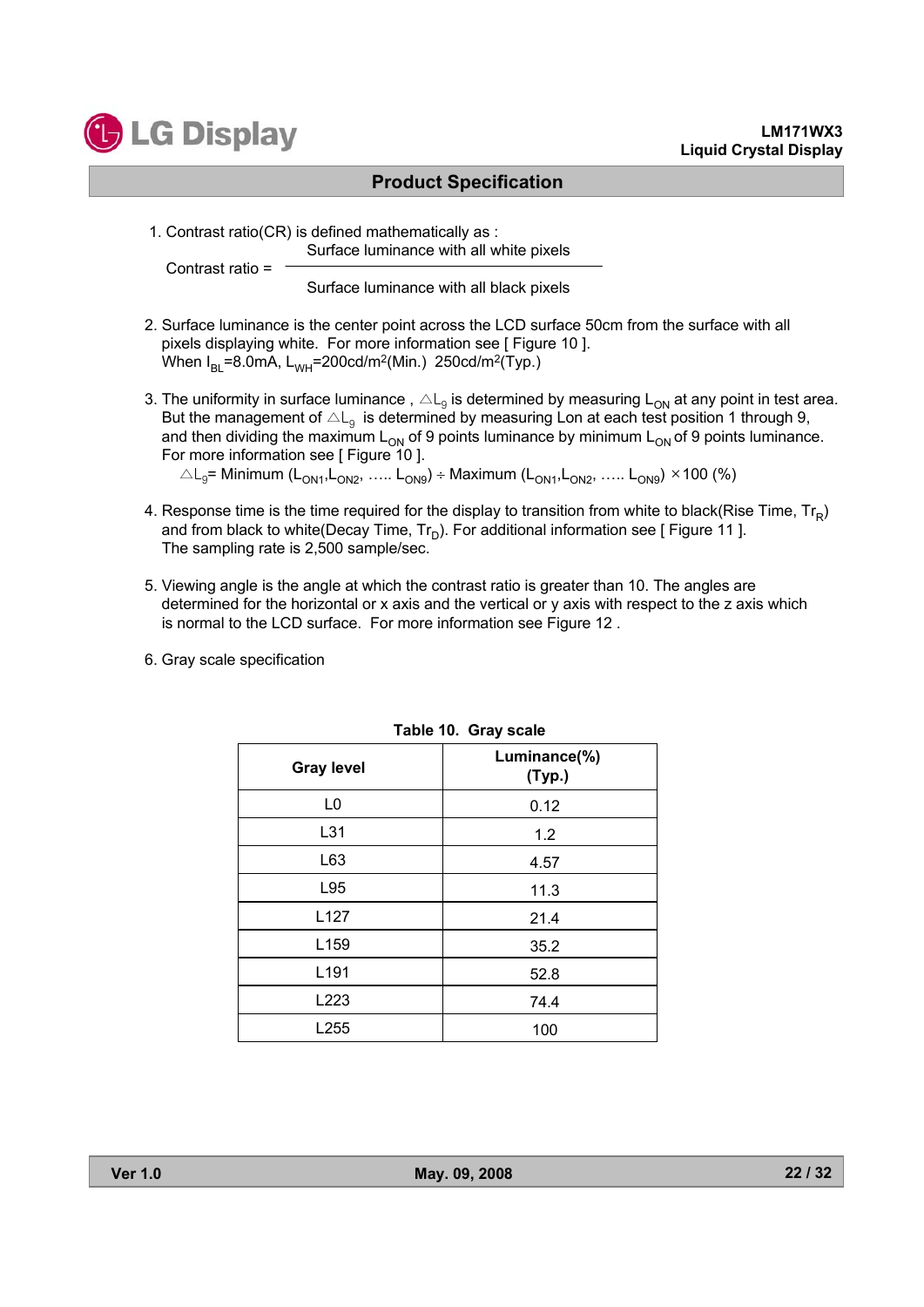

### **Figure 10. Luminance measuring point**



 $\leq$  Luminance Uniformity - angular – dependence (L<sub>R</sub>& T<sub>R</sub>)

TCO '99 Luminance uniformity – angular dependence, is the capacity of the VDU to present the same luminance level independently of the viewing direction. The angular-dependent luminance uniformity is calculated as the ratio of maximum luminance to minimum luminance in the specified measurement areas.  $\overline{H}$ 



### **Figure 11. Response time**

The response time is defined as the following Figure and shall be measured by switching the input signal for "black" and "white".

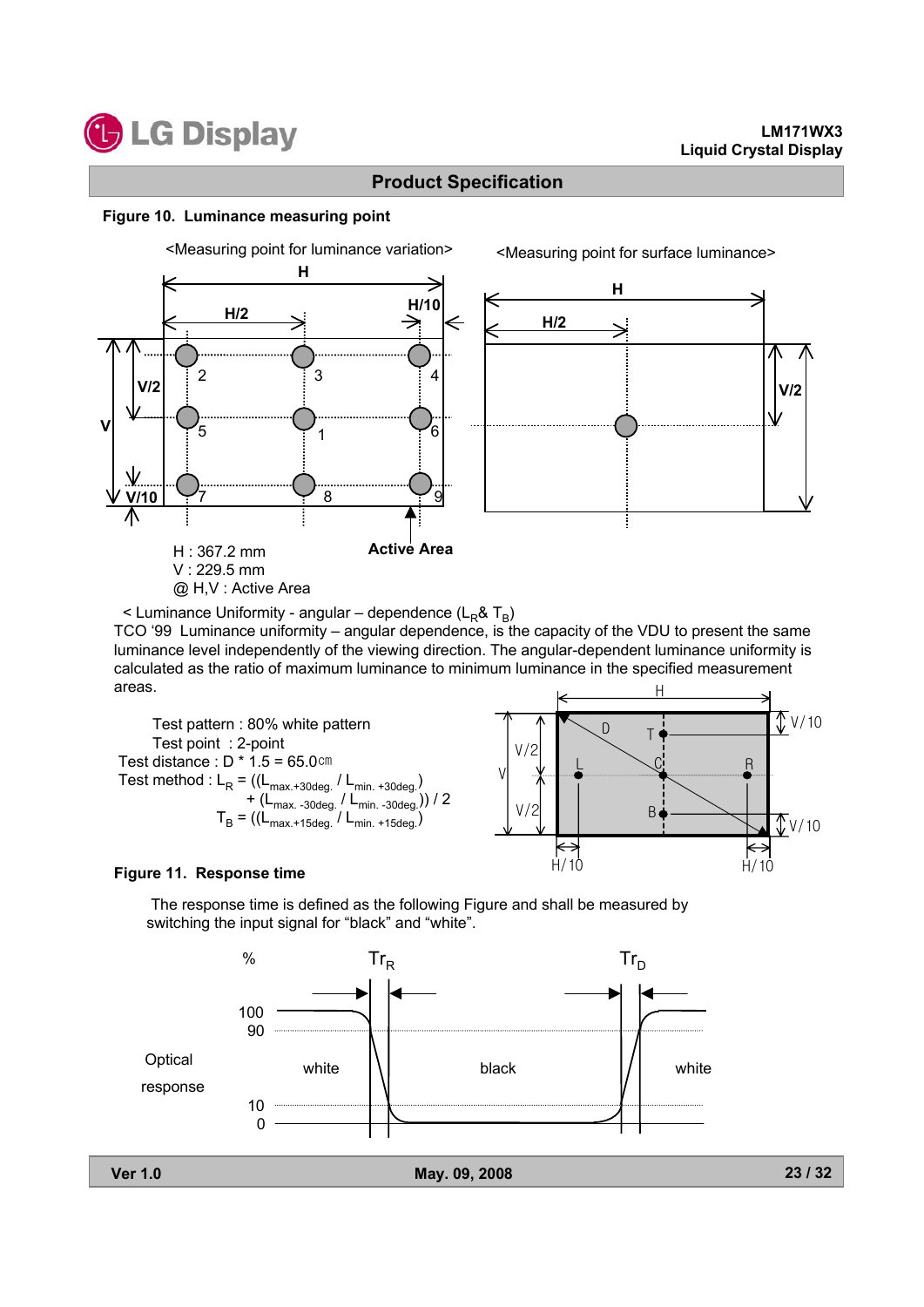

### **Figure 12. Viewing angle**

<Dimension of viewing angle range>



### **Figure 13. Crosstalk**

The equation of  $\,$ crosstalk : ( $\,$ l $\,$ L $_{\rm A[or\, C]2}$ - $\,$ L $_{\rm A[or\, C]1}\,$ / $\,$ L $_{\rm A[or\, C]1})$   $\times$ 100(%)  $\,$  [Vertical], ( | L<sub>B[or D]2</sub>-L<sub>B[or D]1</sub> | /L<sub>B[or D]1</sub>) ×100(%) [Horizontal]

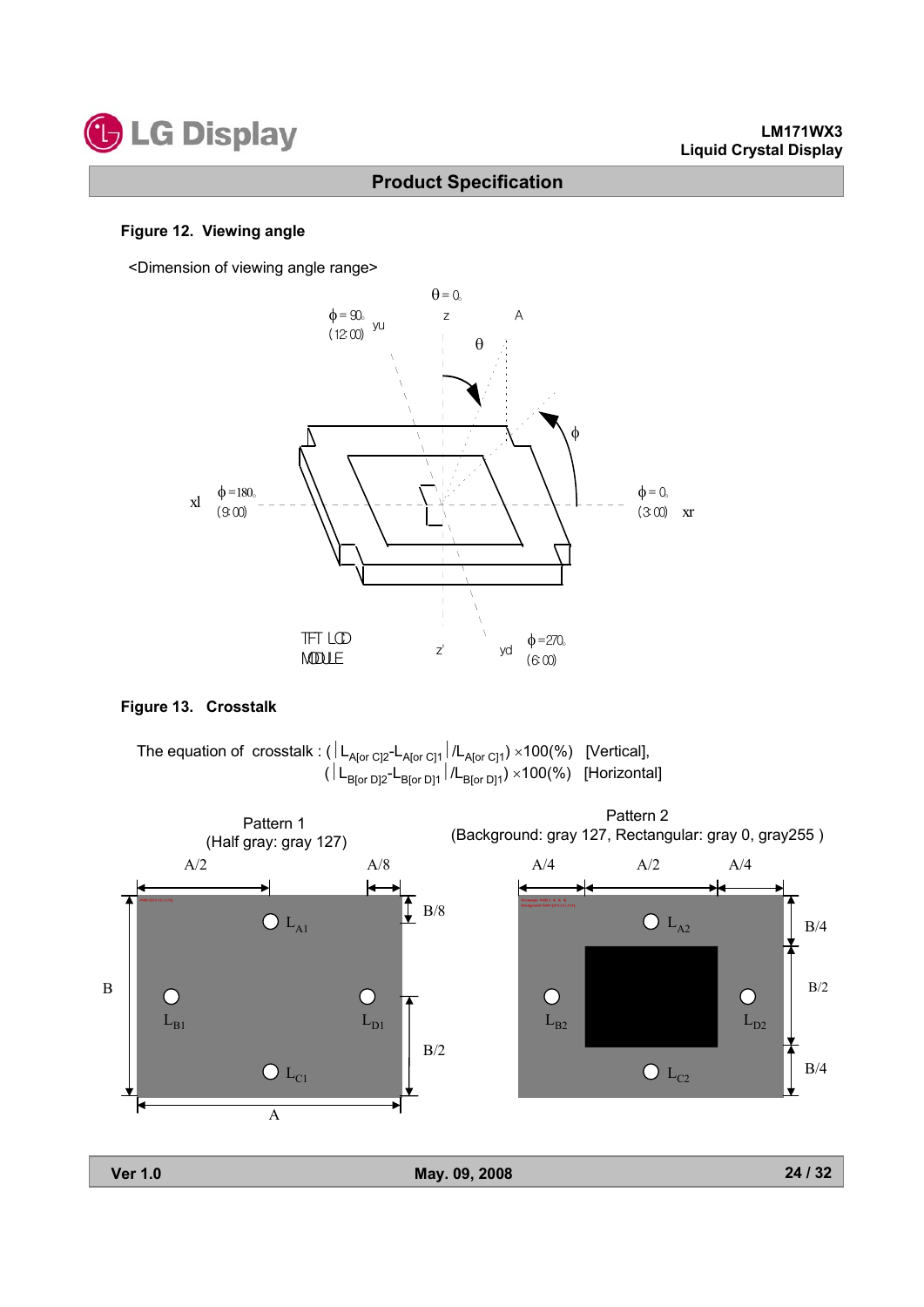

### **5. Mechanical Characteristics**

Table 11. provides general mechanical characteristics for the model LM171WX3-TLC2. Please refer to Figure 14,15 regarding the detailed mechanical drawing of the LCD.

|                     | Horizontal                                                           | 389.2mm  |  |  |  |
|---------------------|----------------------------------------------------------------------|----------|--|--|--|
| Outline Dimension   | Vertical                                                             | 254.5mm  |  |  |  |
|                     | Depth                                                                | 11.5mm   |  |  |  |
| Bezel Area          | Horizontal                                                           | 370.6 mm |  |  |  |
|                     | Vertical                                                             | 232.9 mm |  |  |  |
|                     | Horizontal                                                           | 367.2mm  |  |  |  |
| Active Display Area | Vertical                                                             | 229.5mm  |  |  |  |
| Weight              | 1360 g(Typ.), 1,430 g(Max.)                                          |          |  |  |  |
| Surface Treatment   | Hard coating(3H)<br>Anti-glare(12%) treatment of the front polarizer |          |  |  |  |

### **Table 11. Mechanical characteristics**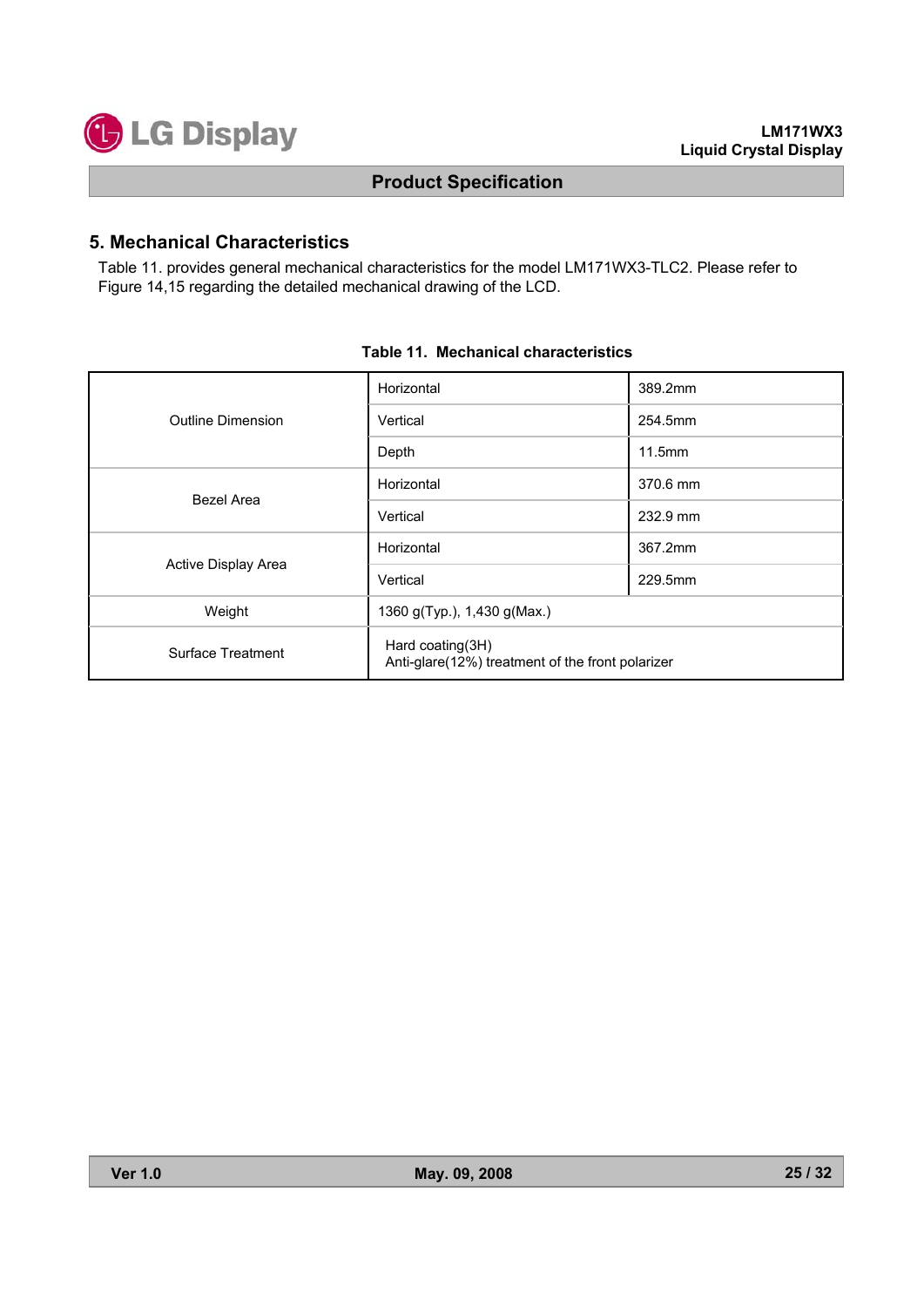

## **Figure 14. Front view**

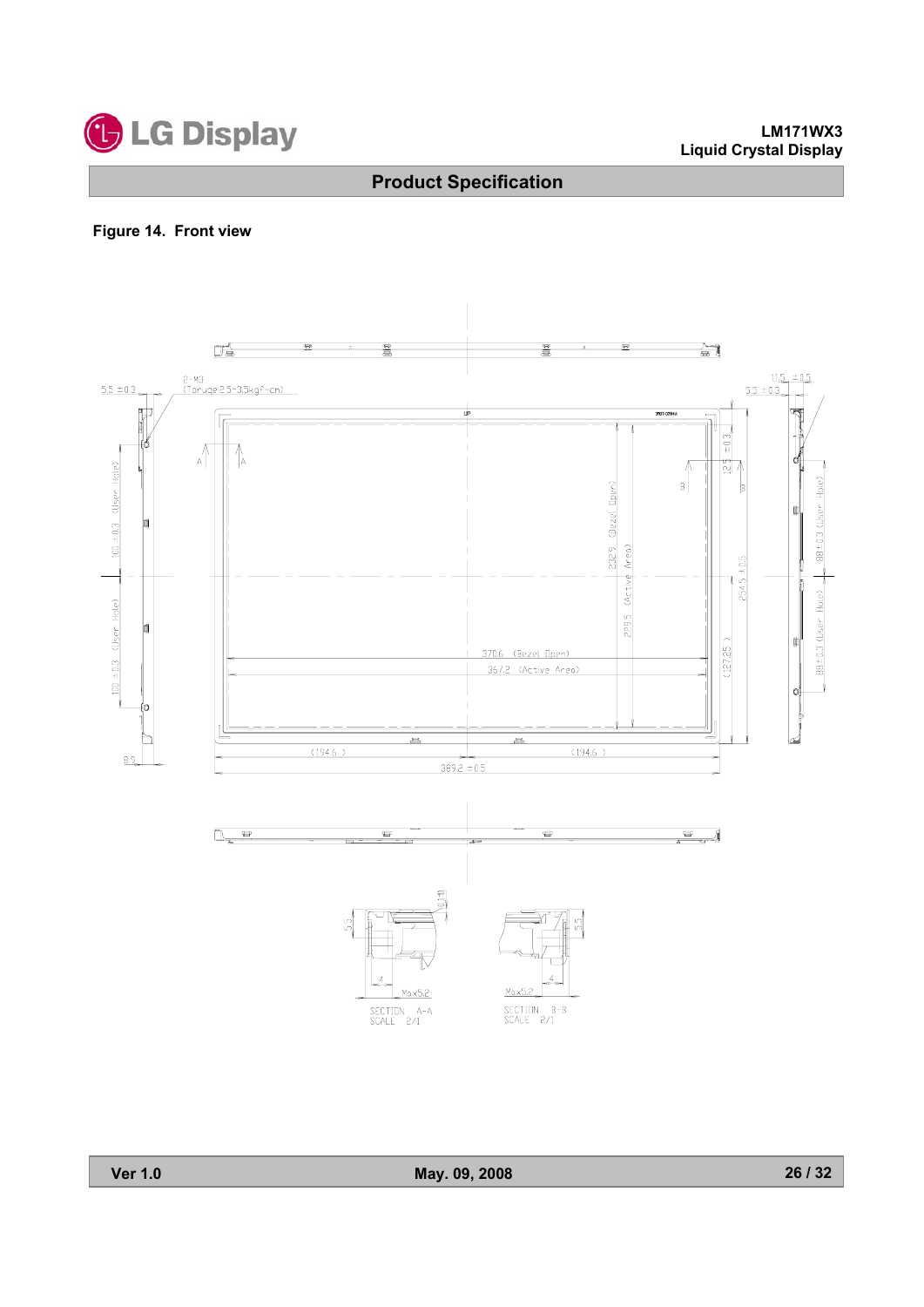

#### **Figure 15. Rear view**



NOTES

- 1. Unspecified tolerances to be ±0.5
- 2. Backlight wires and contraction tubes are excluded from outline dimensions.
- 3. Tilt and partial disposition tolerance of display area as following.
	- $(1)$  Y-Direction :  $|A-B| < 1.0$





- 4. Do not wind conductive tape around the backlight wires.
- 5. Lamp Connector Specification.

| ITEM NO. | <b>LAMP CONNECTOR</b>                   |
|----------|-----------------------------------------|
|          | $\frac{1}{2}$ YEONHO 20015HS-03LB Only. |
|          | JST BDBR-03(4.0)V-1S Only.              |

6. I/F Connector Specification : AL230F-ALG1D-P or Equivalent.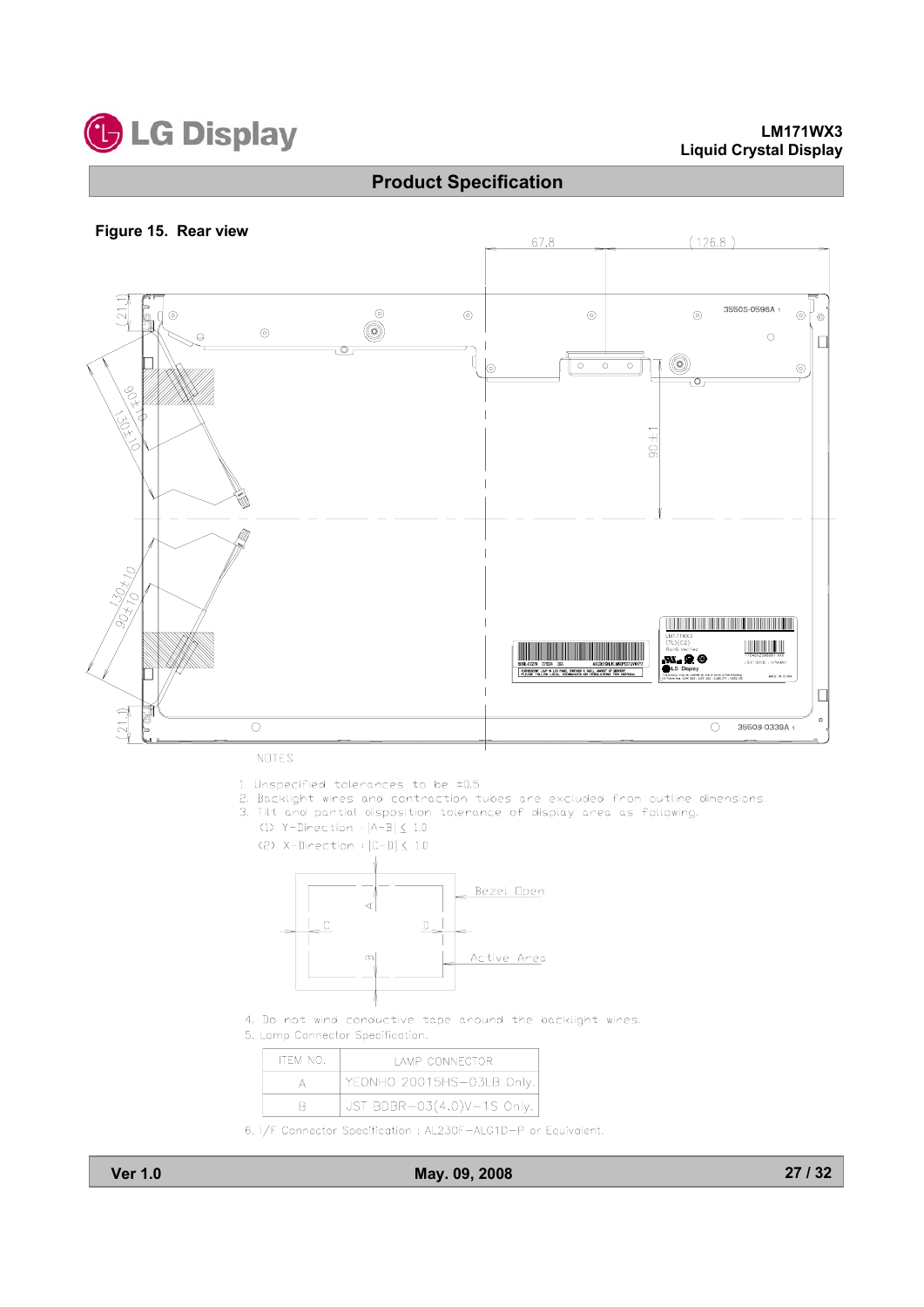

## **6. Reliability**

| No.            | <b>Test</b> item                  | <b>Conditions</b>                                                                                                                         |
|----------------|-----------------------------------|-------------------------------------------------------------------------------------------------------------------------------------------|
| 1              | High temperature storage test     | $Ta = 60^{\circ}C$ 240h                                                                                                                   |
| $\overline{2}$ | Low temperature storage test      | Ta= $-20^{\circ}$ C 240h                                                                                                                  |
| 3              | High temperature operation test   | Ta= 50°C 50%RH 240h                                                                                                                       |
| 4              | Low temperature operation test    | $Ta = 0^{\circ}C$ 240h                                                                                                                    |
| 5              | Vibration test<br>(non-operating) | Wave form : random<br>Vibration level: 1.0G RMS<br>: 10-300Hz<br>Bandwidth<br>: $X, Y, Z, 30$ min.<br>Duration<br>One time each direction |
| 6              | Shock test<br>(non-operating)     | :120G<br>Shock level<br>Waveform<br>: half sine wave, 2ms<br>: $\pm$ X, $\pm$ Y, $\pm$ Z<br>Direction<br>One time each direction          |
| 7              | Altitude<br>storage / shipment    | 0 - 40,000 feet(12,192m)                                                                                                                  |

### **Table 12. Environment test condition**

{ Result evaluation criteria }

There should be no change which might affect the practical display function when the display quality test is conducted under normal operating condition.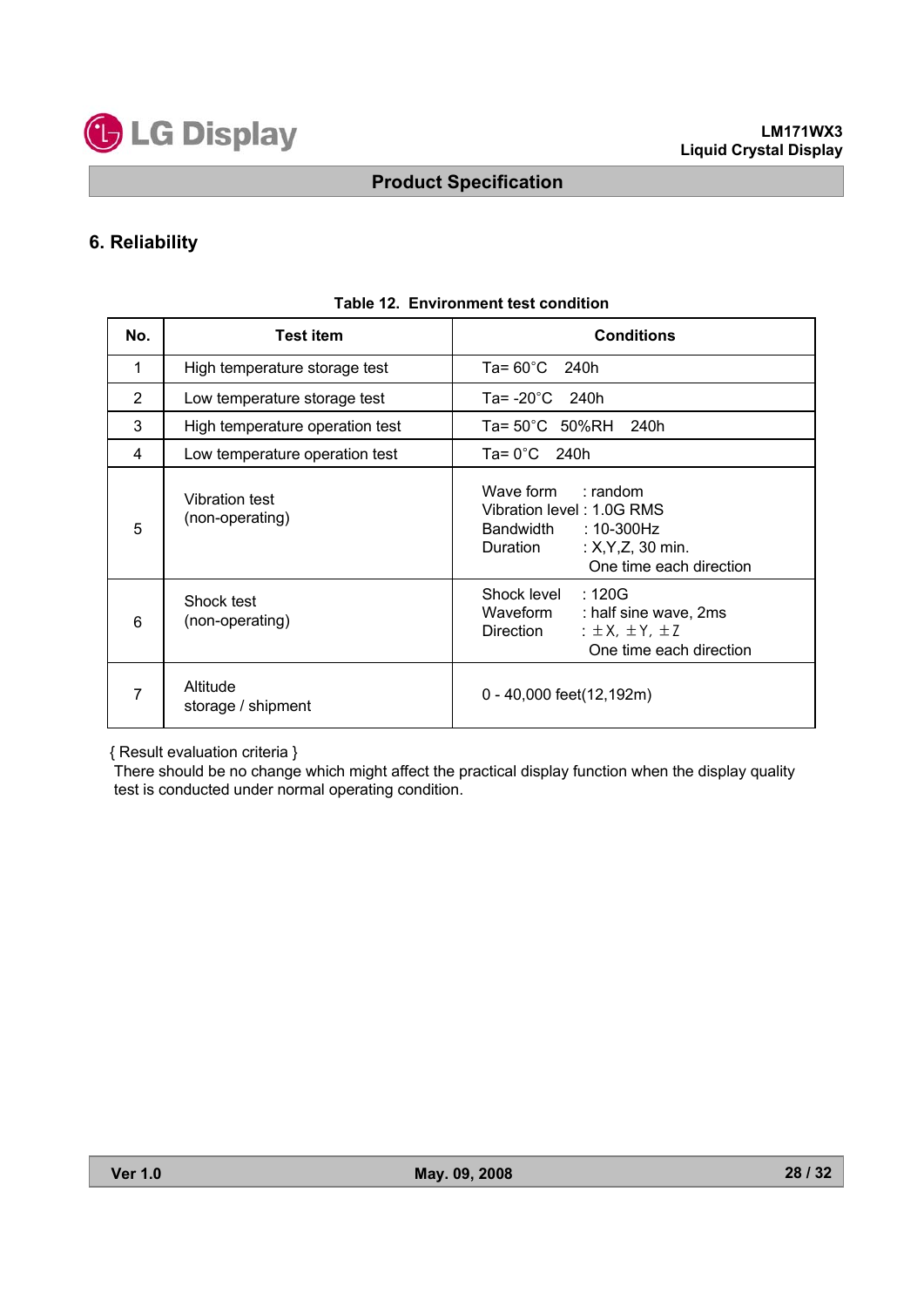

### **7. International Standards**

### **7-1. Safety**

a) UL 60950-1:2003, First Edition, Underwriters Laboratories, Inc.,

Standard for Safety of Information Technology Equipment.

b) CAN/CSA C22.2, No. 60950-1-03 1st Ed. April 1, 2003, Canadian Standards Association, Standard for Safety of Information Technology Equipment.

c) EN 60950-1:2001, First Edition, European Committee for Electrotechnical Standardization(CENELEC) European Standard for Safety of Information Technology Equipment.

d) RoHS, Directive 2002/95/EC of the European Parliament and of the council of 27 January 2003

### **7-2. EMC**

a) ANSI C63.4 "Methods of Measurement of Radio-Noise Emissions from Low-Voltage Electrical and Electrical Equipment in the Range of 9kHZ to 40GHz. "American National Standards Institute(ANSI), 1992

b) C.I.S.P.R "Limits and Methods of Measurement of Radio Interface Characteristics of Information Technology Equipment." International Special Committee on Radio Interference.

c) EN 55022 "Limits and Methods of Measurement of Radio Interface Characteristics of Information Technology Equipment." European Committee for Electrotechnical Standardization.(CENELEC), 1998 ( Including A1: 2000 )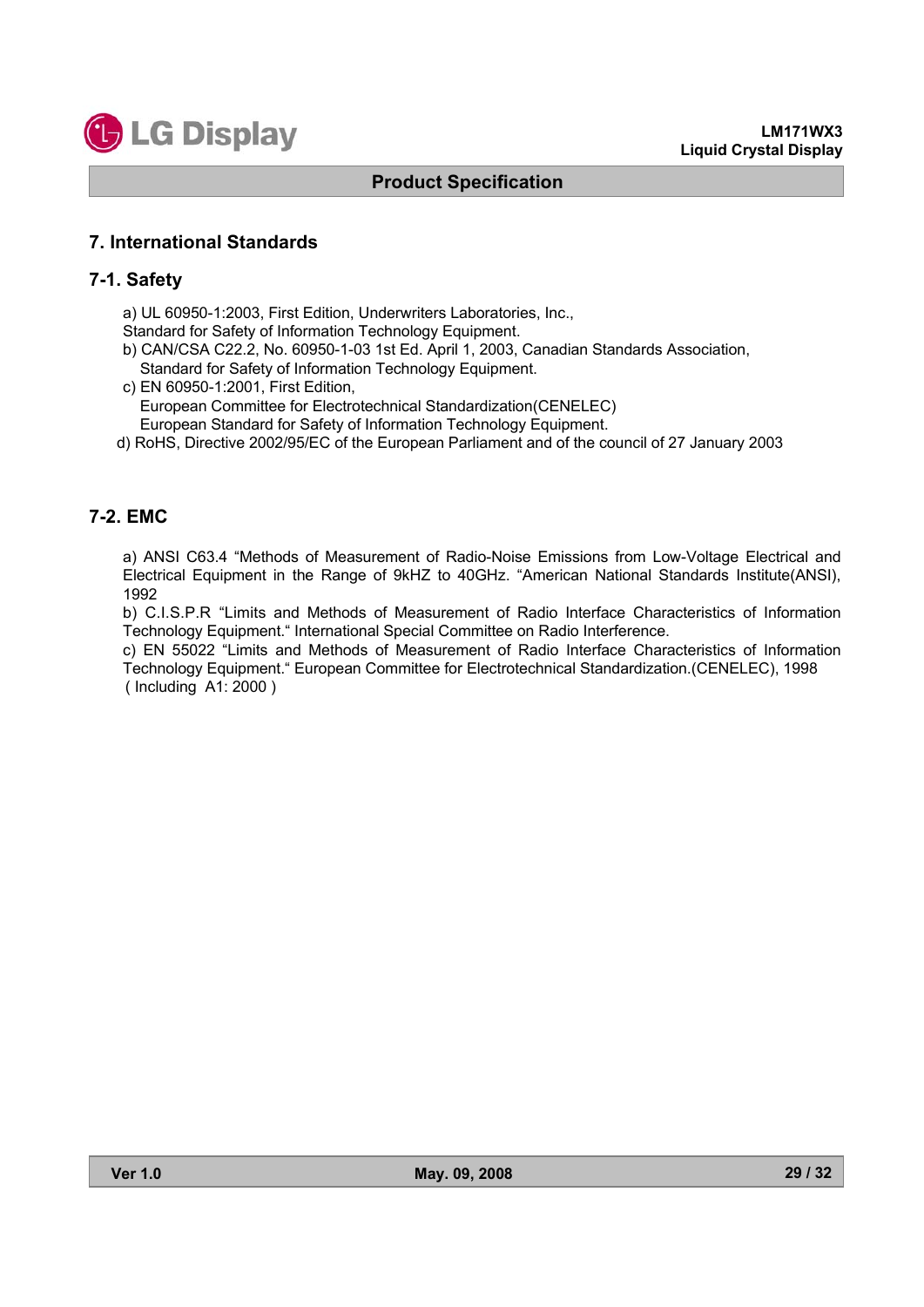

### **8. Packing**

# **8-1. Designation of Lot Mark**

a) Lot Mark



A,B,C : SIZE(INCH) D : YEAR

E : MONTH F ~ M : SERIAL NO.

**Note** 

1. YEAR

| Year | 2001 | 2002 | 2003 | 2004 | 2005 | 2006 | 2007 | 2008 | 2009 | 2010 |
|------|------|------|------|------|------|------|------|------|------|------|
| Mark |      |      |      |      |      |      |      |      |      |      |

### 2. MONTH

| Month | Jan | Feb | Mar | Apr | Mav | Jun | Jul | Aug | Sep | Oct | Nov | Dec |
|-------|-----|-----|-----|-----|-----|-----|-----|-----|-----|-----|-----|-----|
| Mark  |     | -   |     |     |     |     |     |     |     |     | ◡   | ∼   |

b) Location of Lot Mark

Serial No. is printed on the label. The label is attached to the backside of the LCD module. This is subject to change without prior notice.

### **8-2. Packing Form**

- a) Package quantity in one box : 12 pcs
- b) Box size : 359mm X 330mm X 458mm.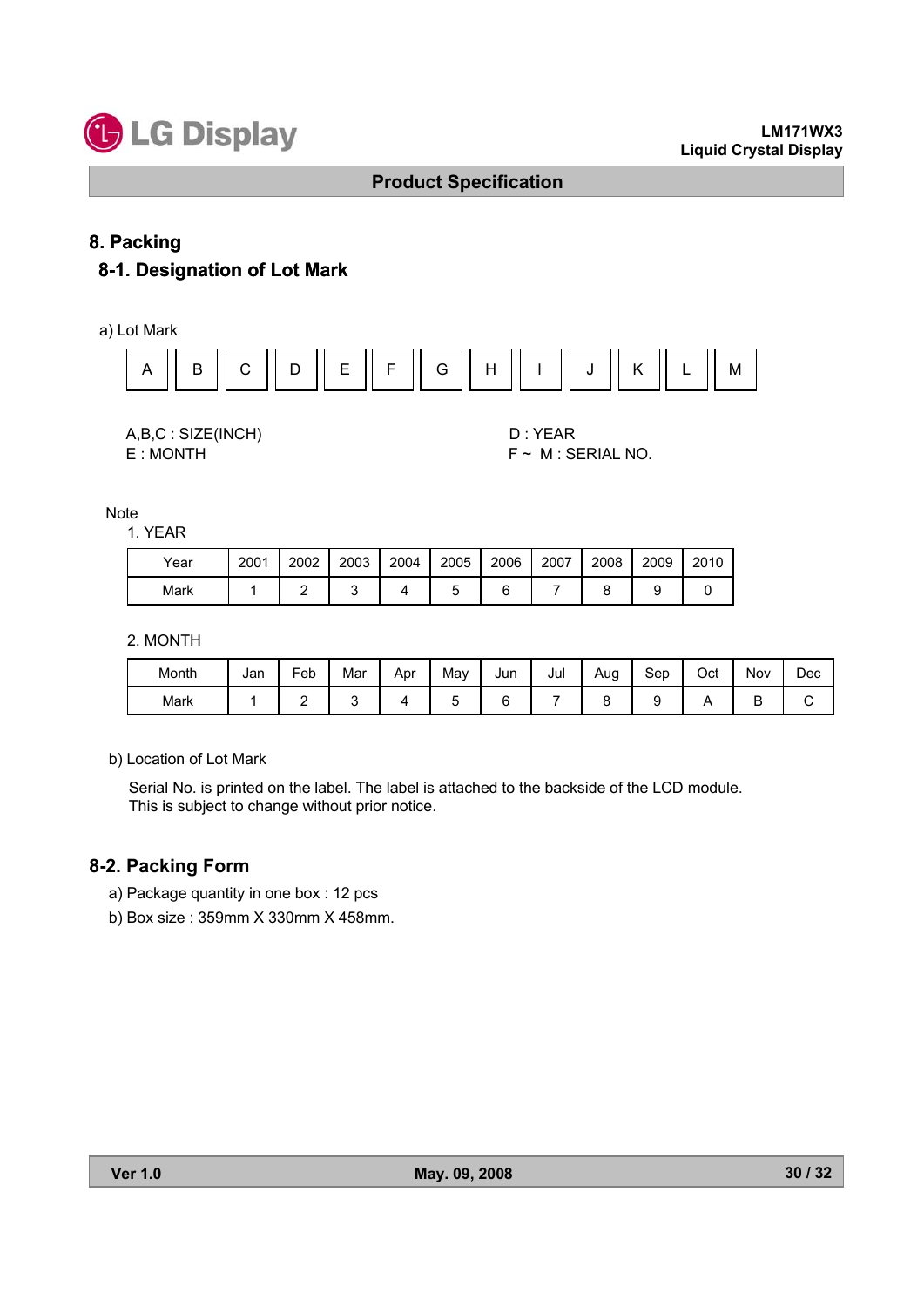

### **9. Precautions**

Please pay attention to the following when you use this TFT LCD module.

### **9-1. Mounting Precautions**

- (1) You must mount a module using holes arranged in four corners or four sides.
- (2) You should consider the mounting structure so that uneven force(ex. twisted stress) is not applied to the module.

And the case on which a module is mounted should have sufficient strength so that external force is not transmitted directly to the module.

- (3) Please attach a transparent protective plate to the surface in order to protect the polarizer. Transparent protective plate should have sufficient strength in order to the resist external force.
- (4) You should adopt radiation structure to satisfy the temperature specification.
- (5) Acetic acid type and chlorine type materials for the cover case are not describe because the former generates corrosive gas of attacking the polarizer at high temperature and the latter causes circuit break by electro-chemical reaction.
- (6) Do not touch, push or rub the exposed polarizers with glass, tweezers or anything harder than HB pencil lead. And please do not rub with dust clothes with chemical treatment. Do not touch the surface of polarizer for bare hand or greasy cloth.(Some cosmetics are determined to the polarizer.)
- (7) When the surface becomes dusty, please wipe gently with absorbent cotton or other soft materials like chamois soaks with petroleum benzene. Normal-hexane is recommended for cleaning the adhesives used to attach front / rear polarizers. Do not use acetone, toluene and alcohol because they cause chemical damage to the polarizer.
- (8) Wipe off saliva or water drops as soon as possible. Their long time contact with polarizer causes deformations and color fading.
- (9) Do not open the case because inside circuits do not have sufficient strength.

### **9-2. Operating Precautions**

- (1) The spike noise causes the mis-operation of circuits. It should be lower than following voltage :  $V=\pm 200$ mV(Over and under shoot voltage)
- (2) Response time depends on the temperature.(In lower temperature, it becomes longer.)
- (3) Brightness depends on the temperature. (In lower temperature, it becomes lower.) And in lower temperature, response time(required time that brightness is stable after turned on) becomes longer.
- (4) Be careful for condensation at sudden temperature change. Condensation makes damage to polarizer or electrical contacted parts. And after fading condensation, smear or spot will occur.
- (5) When fixed patterns are displayed for a long time, remnant image is likely to occur.
- (6) Module has high frequency circuits. Sufficient suppression to the electromagnetic interference shall be done by system manufacturers. Grounding and shielding methods may be important to minimized the interference.
- (7) Please do not give any mechanical and/or acoustical impact to LCM. Otherwise, LCM can not be operated its full characteristics perfectly.
- (8) A screw which is fastened up the steels should be a machine screw (if not, it causes metal foreign material and deal LCM a fatal blow)